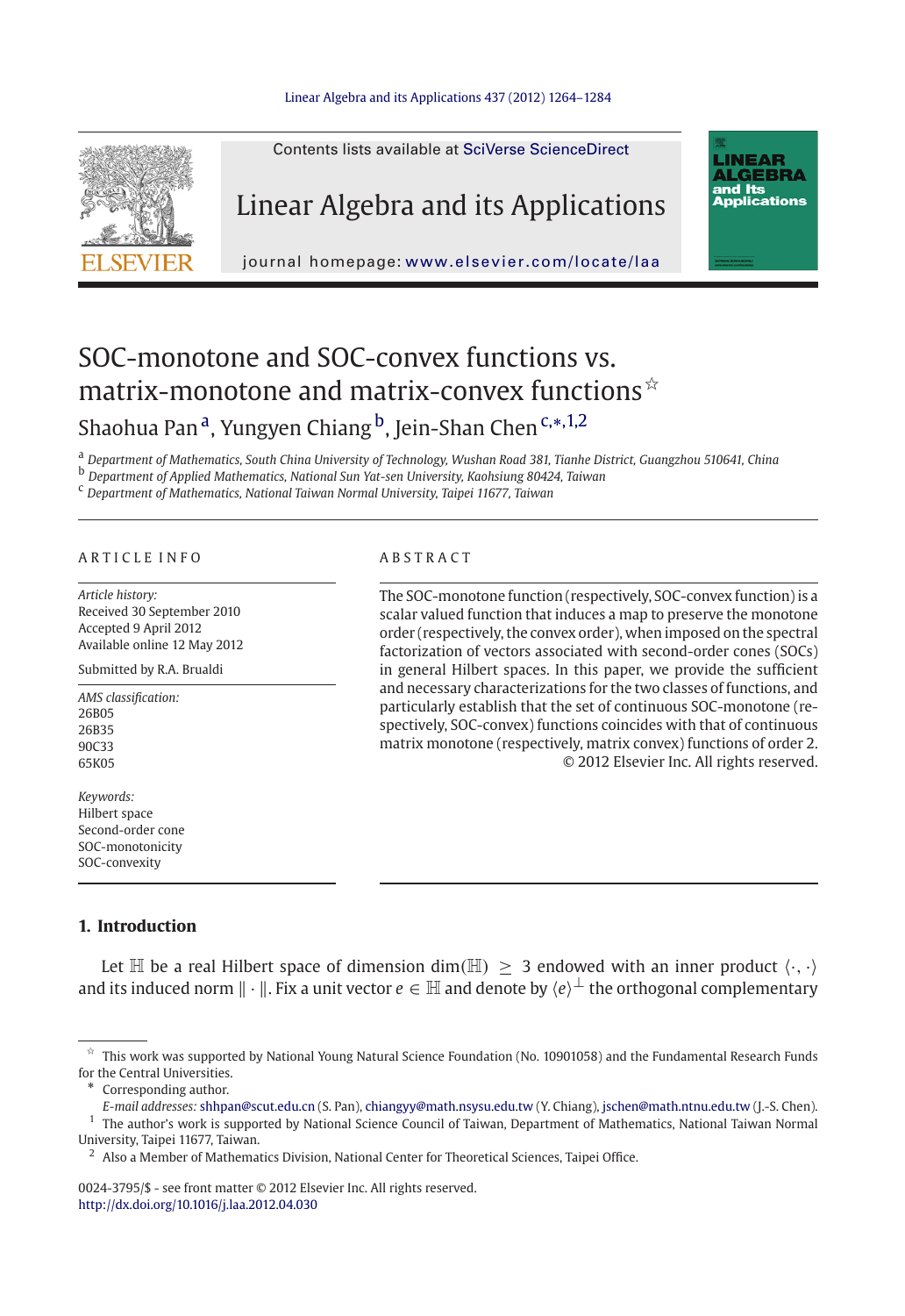space of *e*, i.e.,  $\langle e \rangle^{\perp} = \{x \in \mathbb{H} \mid \langle x, e \rangle = 0\}$ . Then each *x* can be written as

$$
x = x_e + x_0 e
$$
 for some  $x_e \in \langle e \rangle^{\perp}$  and  $x_0 \in \mathbb{R}$ .

The second-order cone (SOC) in  $\mathbb H$ , also called the Lorentz cone, is a set defined by

$$
K := \left\{ x \in \mathbb{H} \mid \langle x, e \rangle \ge \frac{1}{\sqrt{2}} \|x\| \right\} = \left\{ x_e + x_0 e \in \mathbb{H} \mid x_0 \ge \|x_e\| \right\}.
$$

From [\[7,](#page-20-0) Section 2], we know that *K* is a pointed closed convex self-dual cone. Hence,  $\mathbb{H}$  becomes a partially ordered space via the relation  $\succeq_K$ . In the sequel, for any *x*,  $y \in \mathbb{H}$ , we always write  $x \succeq_K y$  $\overline{X}$  *(respectively,*  $x \succ_K y$ *)* when  $x - y \in K$  (respectively,  $x - y \in \textbf{int}K$ ); and denote  $\overline{x}_e$  by the vector  $\frac{x_e}{\|x_e\|}$ 

if  $x_e \neq 0$ , and otherwise by any unit vector from  $\langle e \rangle^{\perp}$ .

Associated with the second-order cone *K*, each  $x = x_e + x_0e \in \mathbb{H}$  can be decomposed as

$$
x = \lambda_1(x)u_1(x) + \lambda_2(x)u_2(x),\tag{1}
$$

where  $\lambda_i(x) \in \mathbb{R}$  and  $u_i(x) \in \mathbb{H}$  for  $i = 1, 2$  are the spectral values and the associated spectral vectors of *x*, defined by

$$
\lambda_i(x) = x_0 + (-1)^i \|x_e\|, \quad u_i(x) = \frac{1}{2} (e + (-1)^i \overline{x}_e).
$$
 (2)

Clearly, when  $x_e \neq 0$ , the spectral factorization of *x* is unique by definition.

Let  $f: J \subseteq \mathbb{R} \to \mathbb{R}$  be a scalar valued function, where *J* is an interval (finite or infinite, closed or open) in R. Let *S* be the set of all  $x \in \mathbb{H}$  whose spectral values  $\lambda_1(x)$  and  $\lambda_2(x)$  belong to *J*. Unless otherwise stated, in this paper *S* is always taken in this way. By the spectral factorization of *x* in [\(1\)](#page-0-0) and [\(2\)](#page-0-0), it is natural to define  $f^{\text{soc}}$  :  $S \subseteq \overline{H} \to \overline{H}$  by

$$
f^{\text{soc}}(x) := f(\lambda_1(x))u_1(x) + f(\lambda_2(x))u_2(x), \quad \forall x \in S.
$$
 (3)

It is easy to see that the function  $f^{soc}$  is well defined whether  $x_e = 0$  or not. For example, by taking  $f(t) = t^2$ , we have that  $f^{\text{soc}}(x) = x^2 = x \circ x$ , where "◦" means the Jordan product and the detailed definition is see in the next section. Note that

$$
(\lambda_1(x) - \lambda_1(y))^2 + (\lambda_2(x) - \lambda_2(y))^2 = 2(||x||^2 + ||y||^2 - 2x_0y_0 - 2||x_e|| ||y_e||)
$$
  
\n
$$
\leq 2 (||x||^2 + ||y||^2 - 2\langle x, y \rangle) = 2||x - y||^2.
$$

We may verify that the domain *S* of  $f^{soc}$  is open in  $\mathbb H$  if and only if *J* is open in  $\mathbb R$ . Also, *S* is always convex since, for any  $x = x_e + x_0e$ ,  $y = y_e + y_0e \in S$  and  $\beta \in [0, 1]$ ,

$$
\lambda_1 [\beta x + (1 - \beta)y] = (\beta x_0 + (1 - \beta)y_0) - ||\beta x_e + (1 - \beta)y_e|| \ge \min{\lambda_1(x), \lambda_1(y)},
$$

$$
\lambda_2 [\beta x + (1 - \beta)y] = (\beta x_0 + (1 - \beta)y_0) + ||\beta x_e + (1 - \beta)y_e|| \le \max{\lambda_2(x), \lambda_2(y)},
$$

which implies that  $\beta x + (1 - \beta)y \in S$ . Thus,  $f^{\text{soc}}(\beta x + (1 - \beta)y)$  is well defined.

<span id="page-1-0"></span>In this paper we are interested in two classes of special scalar valued functions that induce the maps via [\(3\)](#page-0-0) to preserve the monotone order and the convex order, respectively.

**Definition 1.1.** A function  $f: J \to \mathbb{R}$  is said to be *SOC-monotone* if for any  $x, y \in S$ ,

$$
x \succeq_K y \implies f^{\text{soc}}(x) \succeq_K f^{\text{soc}}(y); \tag{4}
$$

and *f* is said to be *SOC-convex* if, for any  $x, y \in S$  and any  $\beta \in [0, 1]$ ,

$$
f^{\text{soc}}\left(\beta x + (1 - \beta)y\right) \preceq_K \beta f^{\text{soc}}(x) + (1 - \beta)f^{\text{soc}}(y). \tag{5}
$$

From Definition [1.1](#page-1-0) and Eq. [\(3\)](#page-0-0), it is easy to see that the set of SOC-monotone and SOC-convex functions are closed under positive linear combinations and pointwise limits.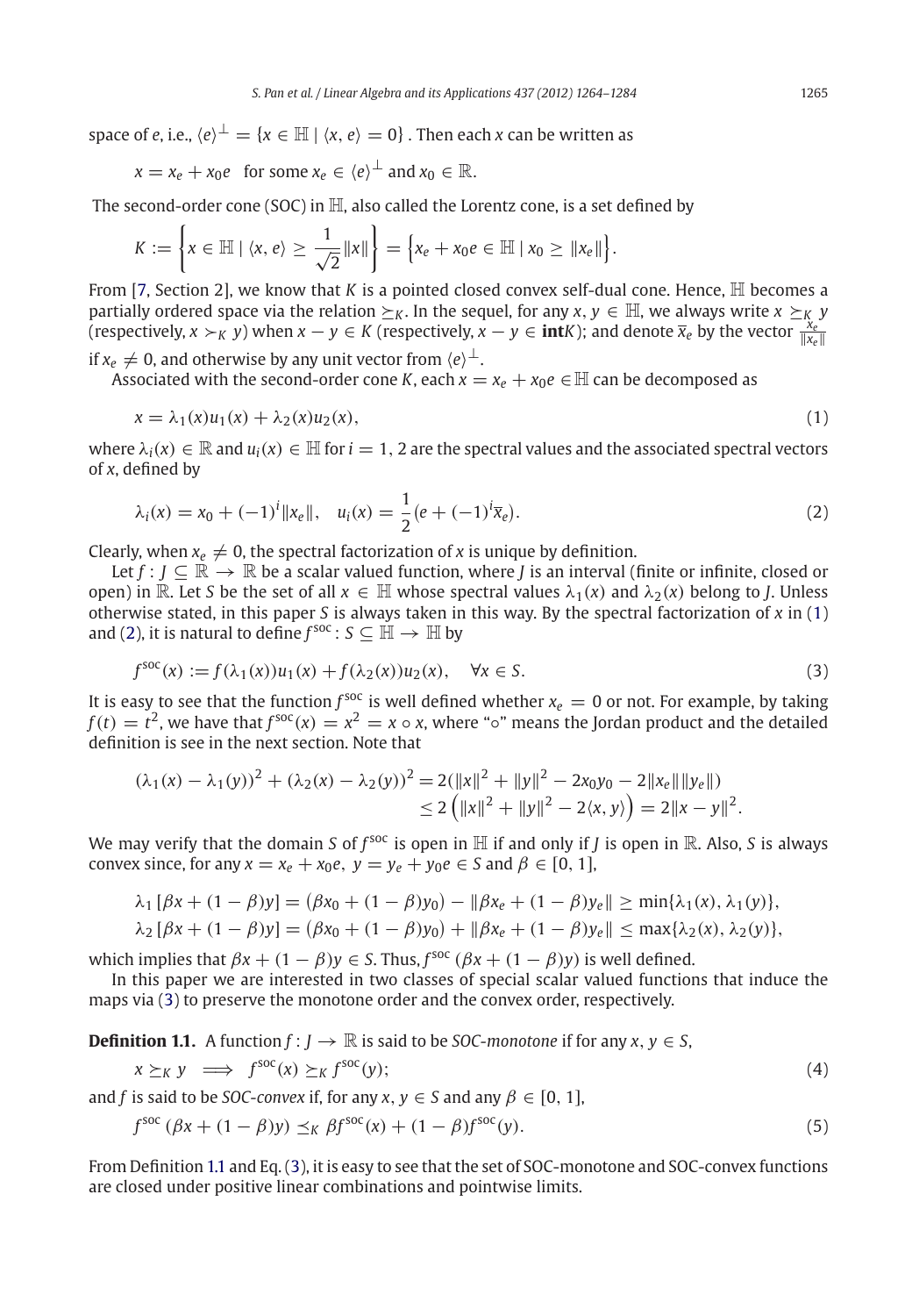The concept of SOC-monotone (respectively, SOC-convex) functions above is a direct extension of those given by [\[5](#page-20-1)[,6\]](#page-20-2) to general Hilbert spaces, and is analogous to that of matrix monotone (respectively, matrix convex) functions and more general operator monotone (respectively, operator convex) functions; see, e.g., [\[17](#page-20-3)[,15](#page-20-4),[14](#page-20-5)[,2](#page-20-6),[11](#page-20-7)[,23\]](#page-20-8). Just as the importance of matrix monotone (respectively, matrix convex) functions to the solution of convex semidefinite programming [\[19,](#page-20-9)[4\]](#page-20-10), SOC-monotone (respectively, SOC-convex) functions also play a crucial role in the design and analysis of algorithms for convex second-order cone programming [\[3](#page-20-11)[,22\]](#page-20-12). For matrix monotone and matrix convex functions, after the seminal work of Löwner [\[17\]](#page-20-3) and Kraus [\[15\]](#page-20-4), there have been systematic studies and perfect characterizations for them; see [\[8](#page-20-13)[,16,](#page-20-14)[4](#page-20-10)[,13](#page-20-15),[12](#page-20-16)[,21](#page-20-17)[,20\]](#page-20-18) and the references therein. However, the study on SOC-monotone and SOC-convex functions just begins with [\[5\]](#page-20-1), and the characterizations for them are still imperfect. Particularly, it is not clear what is the relation between the SOC-monotone (respectively, SOC-convex) functions and the matrix monotone (respectively, matrix convex) functions.

In this work, we provide the sufficient and necessary characterizations for SOC-monotone and SOCconvex functions in the setting of Hilbert spaces, and show that the set of continuous SOC-monotone (SOC-convex) functions coincides with that of continuous matrix monotone (matrix convex) functions of order 2. Some of these results generalize those of [\[5,](#page-20-1)[6](#page-20-2)] (see Propositions [3.2](#page-7-0) and [4.2\)](#page-12-0), and some are new, which are difficult to achieve by using the techniques of [\[5](#page-20-1)[,6](#page-20-2)] (see, for example, Proposition [4.4\)](#page-15-0). In addition, we also discuss the relations between SOC-monotone functions and SOC-convex functions, verify Conjecture 4.2 in [\[5\]](#page-20-1) under a little stronger condition (see Proposition [6.2\)](#page-18-0), and present a counterexample to show that Conjecture 4.1 in [\[5](#page-20-1)] generally does not hold. It is worthwhile to point out that the analysis in this paper depends only on the inner product of Hilbert spaces, whereas most of the results in [\[5](#page-20-1)[,6\]](#page-20-2) are obtained with the help of matrix operations.

Throughout this paper, all differentiability means Fréchet differentiability. If  $F: \mathbb{H} \to \mathbb{H}$  is (twice) differentiable at  $x \in \mathbb{H}$ , we denote by  $F'(x)$  ( $F''(x)$ ) the first-order F-derivative (the second-order F-derivative) of *F* at *x*. In addition, we use  $C^n(f)$  and  $C^\infty(f)$  to denote the set of *n* times and infinite times continuously differentiable real functions on *J*, respectively. When  $f \in C^1(J)$ , we denote by  $f^{[1]}$ the function on  $J \times J$  defined by

$$
f^{[1]}(\lambda, \mu) := \begin{cases} \frac{f(\lambda) - f(\mu)}{\lambda - \mu} & \text{if } \lambda \neq \mu, \\ f'(\lambda) & \text{if } \lambda = \mu; \end{cases}
$$

and when  $f \in C^2(I)$ , denote by  $f^{[2]}$  the function on  $J \times J \times J$  defined by

$$
f^{[2]}(\tau_1, \tau_2, \tau_3) := \frac{f^{[1]}(\tau_1, \tau_2) - f^{[1]}(\tau_1, \tau_3)}{\tau_2 - \tau_3}
$$

if  $\tau_1$ ,  $\tau_2$ ,  $\tau_3$  are distinct, and for other values of  $\tau_1$ ,  $\tau_2$ ,  $\tau_3$ ,  $f^{[2]}$  is defined by continuity; e.g.,

$$
f^{[2]}(\tau_1, \tau_1, \tau_3) = \frac{f(\tau_3) - f(\tau_1) - f'(\tau_1)(\tau_3 - \tau_1)}{(\tau_3 - \tau_1)^2}, \quad f^{[2]}(\tau_1, \tau_1, \tau_1) = \frac{1}{2}f''(\tau_1).
$$

For a linear operator  $\mathcal L$  from  $\mathbb H$  into  $\mathbb H$ , we write  $\mathcal L \geq 0$  (respectively,  $\mathcal L > 0$ ) to mean that  $\mathcal L$  is positive semidefinite (respectively, positive definite), i.e.,  $\langle h, \mathcal{L}h \rangle > 0$  for any  $h \in \mathbb{H}$  (respectively,  $\langle h, \mathcal{L}h \rangle > 0$ for any  $0 \neq h \in \mathbb{H}$ ).

#### **2. Preliminaries**

This section recalls some background material and gives several lemmas that will be used in the subsequent sections. We start with the definition of Jordan product [\[9](#page-20-19)]. For any  $x = x_e + x_0e$ ,  $y =$  $y_e + y_0e \in \mathbb{H}$ , the Jordan product of *x* and *y* is defined as

$$
x \circ y := (x_0 y_e + y_0 x_e) + \langle x, y \rangle e.
$$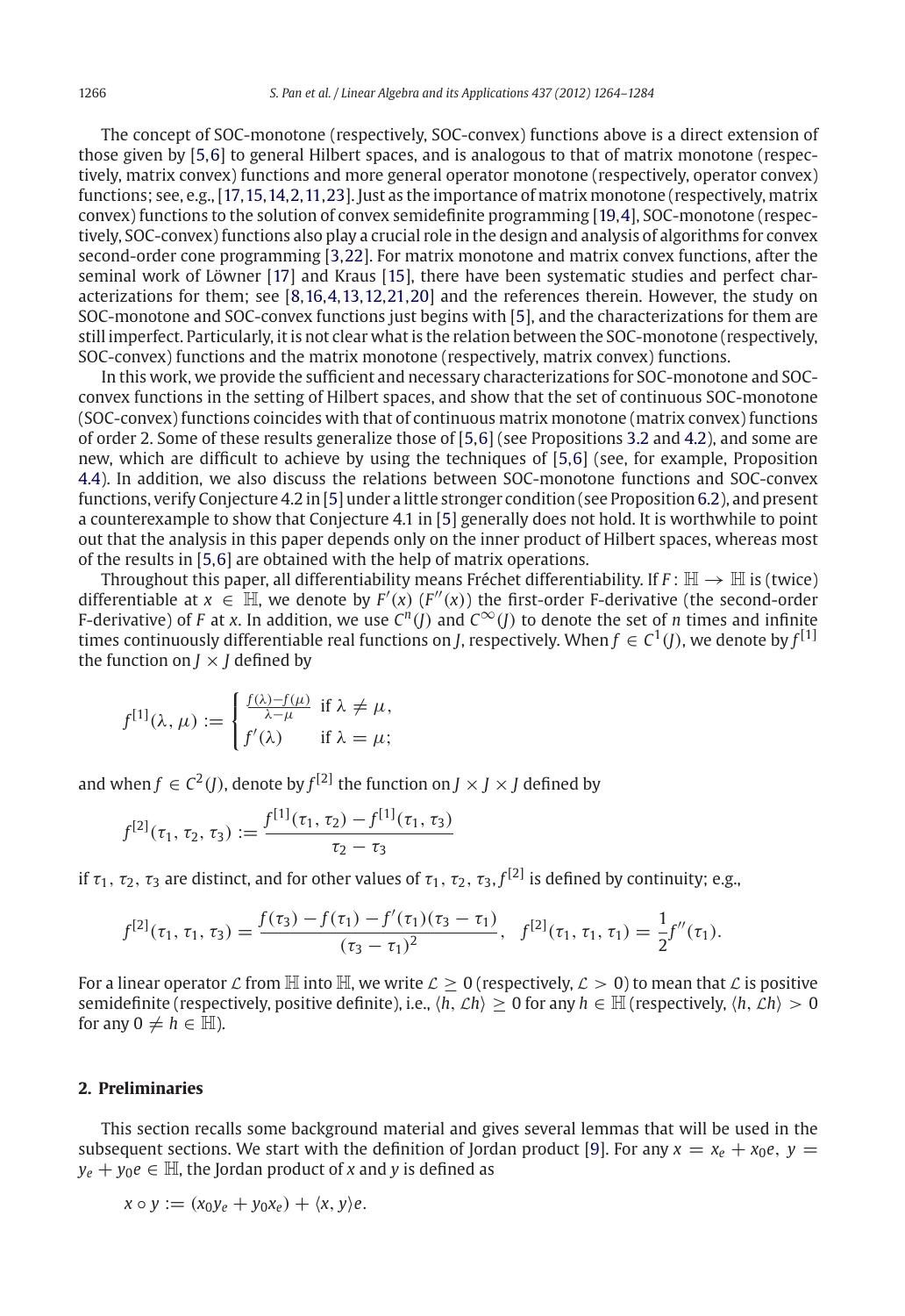A simple computation can verify that for any  $x, y, z \in \mathbb{H}$  and the unit vector  $e$ , (i)  $e \circ e = e$  and  $e \circ x = x$ ; (ii)  $x \circ y = y \circ x$ ; (iii)  $x \circ (x^2 \circ y) = x^2 \circ (x \circ y)$ , where  $x^2 = x \circ x$ ; (iv)  $(x + y) \circ z = x \circ z + y \circ z$ . For any  $x \in \mathbb{H}$ , define its determinant by

$$
det(x) := \lambda_1(x)\lambda_2(x) = x_0^2 - ||x_e||^2.
$$

Then each  $x = x_e + x_0e$  with det( $x \ne 0$  is invertible with respect to the Jordan product, i.e., there is a unique  $x^{-1} = (-x_e + x_0e)/\text{det}(x)$  such that  $x \circ x^{-1} = e$ .

<span id="page-3-0"></span>We next give several lemmas where Lemma [2.1](#page-3-0) is used in Section [3](#page-4-0) to characterize SOCmonotonicity, and Lemmas [2.2](#page-3-1) and [2.3](#page-3-2) are used in Section [4](#page-9-0) to characterize SOC-convexity.

**Lemma 2.1.** *Let*  $\mathbb{B} := \{z \in \langle e \rangle^{\perp} | ||z|| < 1\}$ . Then, for any given  $u \in \langle e \rangle^{\perp}$  with  $||u|| = 1$  and  $\theta, \lambda \in \mathbb{R}$ , *the following results hold.*

*(a)*  $\theta + \lambda \langle u, z \rangle \ge 0$  *for any*  $z \in \mathbb{B}$  *if and only if*  $\theta \ge |\lambda|$ *. (b)*  $\theta - ||\lambda z||^2 \geq (\theta - \lambda^2)(u, z)^2$  for any  $z \in \mathbb{B}$  if and only if  $\theta - \lambda^2 \geq 0$ .

**Proof.** (a) Suppose that  $\theta + \lambda \langle u, z \rangle > 0$  for any  $z \in \mathbb{B}$ . If  $\lambda = 0$ , then  $\theta > |\lambda|$  clearly holds. If  $\lambda \neq 0$ , take  $z = -\text{sign}(\lambda)u$ . Since  $||u|| = 1$ , we have  $z \in \mathbb{B}$ , and consequently,  $\theta + \lambda \langle u, z \rangle > 0$  reduces to  $\theta - |\lambda| \geq 0$ . Conversely, if  $\theta \geq |\lambda|$ , then using the Cauchy–Schwartz inequality yields  $\theta + \lambda \langle u, z \rangle \geq 0$ for any  $z \in \mathbb{B}$ .

(b) Suppose that  $\theta - ||\lambda z||^2 \ge (\theta - \lambda^2) \langle u, z \rangle^2$  for any  $z \in \mathbb{B}$ . Then we must have  $\theta - \lambda^2 \ge 0$ . If not, for those  $z \in \mathbb{B}$  with  $||z|| = 1$  but  $\langle u, z \rangle \neq ||u|| ||z||$ , it holds that

$$
(\theta - \lambda^2) \langle u, z \rangle^2 > (\theta - \lambda^2) \|u\|^2 \|z\|^2 = \theta - \|\lambda z\|^2,
$$

which contradicts the given assumption. Conversely, if  $\theta - \lambda^2 \ge 0$ , the Cauchy–Schwartz inequality implies that  $(\theta - \lambda^2)\langle u, z \rangle^2 \leq \theta - ||\lambda z||^2$  for any  $z \in \mathbb{B}$ .  $\Box$ 

<span id="page-3-1"></span>**Lemma 2.2.** *For any given a, b, c*  $\in \mathbb{R}$  *and x* =  $x_e + x_0e$  with  $x_e \neq 0$ *, the inequality* 

$$
a\left[\|h_e\|^2 - \langle h_e, \overline{x}_e \rangle^2\right] + b\left[h_0 + \langle \overline{x}_e, h_e \rangle\right]^2 + c\left[h_0 - \langle \overline{x}_e, h_e \rangle\right]^2 \ge 0
$$
\n
$$
(6)
$$

*holds for all h* =  $h_e + h_0e \in \mathbb{H}$  *if and only if a*  $\geq 0$ , *b*  $\geq 0$  *and c*  $\geq 0$ .

**Proof.** Suppose that [\(6\)](#page-3-1) holds for all  $h = h_e + h_0e \in \mathbb{H}$ . By letting  $h_e = \overline{x}_e$ ,  $h_0 = 1$  and  $h_e =$  $-\bar{x}_e$ ,  $h_0 = 1$ , respectively, we get  $b \ge 0$  and  $c \ge 0$  from [\(6\)](#page-3-1). If  $a \ge 0$  does not hold, then by taking  $h_e = \sqrt{\frac{b+c+1}{|a|}} \frac{z_e}{\|z_e\|}$  with  $\langle z_e, x_e \rangle = 0$  and  $h_0 = 1$ , [\(6\)](#page-3-1) gives a contradiction  $-1 \ge 0$ . Conversely, if  $a \geq 0, b \geq 0$  and  $c \geq 0$ , then [\(6\)](#page-3-1) clearly holds for all  $h \in \mathbb{H}$ .  $\Box$ 

<span id="page-3-2"></span>**Lemma 2.3.** *Let*  $f \in C^2(I)$  *and*  $u_e \in \langle e \rangle^\perp$  *with*  $||u_e|| = 1$ *. For any*  $h = h_e + h_0e \in \mathbb{H}$ *, define* 

$$
\mu_1(h) := \frac{h_0 - \langle u_e, h_e \rangle}{\sqrt{2}}, \quad \mu_2(h) := \frac{h_0 + \langle u_e, h_e \rangle}{\sqrt{2}}, \quad \mu(h) := \sqrt{\|h_e\|^2 - \langle u_e, h_e \rangle^2}.
$$

*Then, for any given a,*  $d \in \mathbb{R}$  *and*  $\lambda_1, \lambda_2 \in I$ , the following inequality

$$
4f''(\lambda_1)f''(\lambda_2)\mu_1(h)^2\mu_2(h)^2 + 2(a-d)f''(\lambda_2)\mu_2(h)^2\mu(h)^2
$$
  
+2(a+d)f''(\lambda\_1)\mu\_1(h)^2\mu(h)^2 + (a^2-d^2)\mu(h)^4  
-2[(a-d)\mu\_1(h) + (a+d)\mu\_2(h)]^2\mu(h)^2 \ge 0 (7)

*holds for all h* =  $h_e + h_0e \in \mathbb{H}$  *if and only if* 

$$
a^2 - d^2 \ge 0, \quad f''(\lambda_2)(a - d) \ge (a + d)^2 \text{ and } f''(\lambda_1)(a + d) \ge (a - d)^2. \tag{8}
$$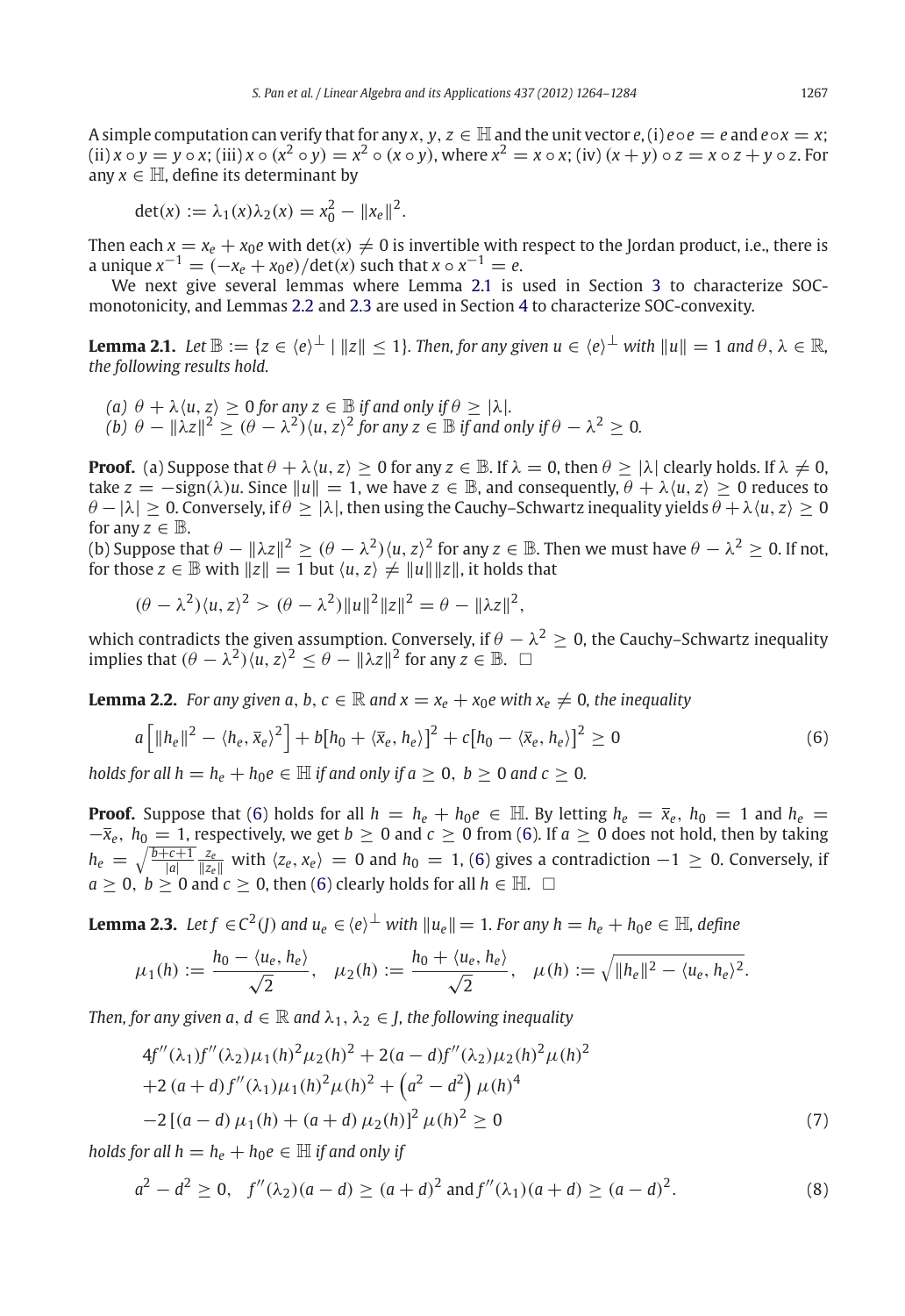**Proof.** Suppose that [\(7\)](#page-3-2) holds for all  $h = h_e + h_0e \in \mathbb{H}$ . Taking  $h_0 = 0$  and  $h_e \neq 0$  with  $\langle h_e, u_e \rangle = 0$ , we have  $\mu_1(h) = 0$ ,  $\mu_2(h) = 0$  and  $\mu(h) = ||h_e|| > 0$ , and then [\(7\)](#page-3-2) gives  $a^2 - d^2 \ge 0$ . Taking  $h_e \neq 0$  such that  $|\langle u_e, h_e \rangle| < ||h_e||$  and  $h_0 = \langle u_e, h_e \rangle \neq 0$ , we have  $\mu_1(h) = 0$ ,  $\mu_2(h) = \sqrt{2}h_0$  and  $\mu(h) > 0$ , and then [\(7\)](#page-3-2) reduces to the following inequality

$$
4\left[ (a-d)f''(\lambda_2) - (a+d)^2 \right]h_0^2 + (a^2 - d^2)(\|h_e\|^2 - h_0^2) \ge 0.
$$

This implies that  $(a-d)f''(\lambda_2) - (a+d)^2 \ge 0$ . If not, by letting  $h_0$  be sufficiently close to  $||h_e||$ , the last inequality yields a contradiction. Similarly, taking  $h$  with  $h_e\neq 0$  satisfying  $|\langle u_e,h_e\rangle|<\|h_e\|$  and *h*<sub>0</sub> =  $-(u_e, h_e)$ , we get  $f''(\lambda_1)(a + d) \ge (a - d)^2$  from [\(7\)](#page-3-2).

Next, suppose that [\(8\)](#page-3-2) holds. Then, the inequalities  $f''(\lambda_2)(a-d) \ge (a+d)^2$  and  $f''(\lambda_1)(a+d) \ge$  $(a-d)^2$  imply that the left-hand side of [\(7\)](#page-3-2) is greater than

$$
4f''(\lambda_1)f''(\lambda_2)\mu_1(h)^2\mu_2(h)^2-4(a^2-d^2)\mu_1(h)\mu_2(h)\mu(h)^2+\left(a^2-d^2\right)\mu(h)^4,
$$

which is obviously nonnegative if  $\mu_1(h)\mu_2(h) \leq 0$ . Now assume that  $\mu_1(h)\mu_2(h) > 0$ . If  $a^2 - d^2 = 0$ , then the last expression is clearly nonnegative, and if  $a^2 - d^2 > 0$ , then the last two inequalities in [\(8\)](#page-3-2) imply that  $f''(\lambda_1)f''(\lambda_2) \ge (a^2 - d^2) > 0$ , and therefore,

$$
4f''(\lambda_1)f''(\lambda_2)\mu_1(h)^2\mu_2(h)^2 - 4(a^2 - d^2)\mu_1(h)\mu_2(h)\mu(h)^2 + (a^2 - d^2)\mu(h)^4
$$
  
\n
$$
\geq 4(a^2 - d^2)\mu_1(h)^2\mu_2(h)^2 - 4(a^2 - d^2)\mu_1(h)\mu_2(h)\mu(h)^2 + (a^2 - d^2)\mu(h)^4
$$
  
\n
$$
= (a^2 - d^2)\left[2\mu_1(h)\mu_2(h) - \mu(h)^2\right]^2 \geq 0.
$$

Thus, we prove that inequality [\(7\)](#page-3-2) holds. The proof is complete.  $\;\;\Box$ 

To close this section, we introduce the regularization of a locally integrable real function. Let  $\varphi$  be a real function of class  $C^{\infty}$  with the following properties:  $\varphi > 0$ ,  $\varphi$  is even, the support supp  $\varphi = [-1, 1]$ , and  $\int_{\mathbb{R}} \varphi = 1$ . For each  $\varepsilon > 0$ , let  $\varphi_{\varepsilon}(t) = \frac{1}{\varepsilon} \varphi(\frac{t}{\varepsilon})$ . Then supp  $\varphi_{\varepsilon} = [-\varepsilon, \varepsilon]$  and  $\varphi_{\varepsilon}$  has all the properties of ϕ listed above. If *f* is a locally integrable real function, we define its regularization of order ε as the function

$$
f_{\varepsilon}(s) := \int f(s-t)\varphi_{\varepsilon}(t)dt = \int f(s-\varepsilon t)\varphi(t)dt.
$$
\n(9)

Note that  $f_{\varepsilon}$  is a  $C^{\infty}$  function for each  $\varepsilon > 0$ , and  $\lim_{\varepsilon \to 0} f_{\varepsilon}(x) = f(x)$  if f is continuous.

# <span id="page-4-0"></span>**3. Characterizations of SOC-monotone functions**

In this section we present some characterizations for SOC-monotone functions, by which the set of continuous SOC-monotone functions is shown to coincide with that of continuous matrix monotone functions of order 2. To this end, we need the following technical lemma.

<span id="page-4-2"></span>**Lemma 3.1.** *For any given*  $f: I \to \mathbb{R}$  *with I* open, let  $f^{\text{soc}}: S \to \mathbb{H}$  *be defined by* [\(3\)](#page-0-0)*.* 

- *(a) f* soc *is continuous on S if and only if f is continuous on J.*
- *(b) f* soc *is (continuously) differentiable on S iff f is (continuously) differentiable on J. Also, when f is differentiable on J, for any*  $x = x_e + x_0e \in S$  and  $v = v_e + v_0e \in \mathbb{H}$ ,

<span id="page-4-1"></span>
$$
(f^{\text{soc}})'(x)v = \begin{cases} f'(x_0)v & \text{if } x_e = 0; \\ (b_1(x) - a_0(x))\langle \overline{x}_e, v_e \rangle \overline{x}_e + c_1(x)v_0 \overline{x}_e \\ + a_0(x)v_e + b_1(x)v_0 e + c_1(x)\langle \overline{x}_e, v_e \rangle e & \text{if } x_e \neq 0, \end{cases}
$$
(10)

where 
$$
a_0(x) = \frac{f(\lambda_2(x)) - f(\lambda_1(x))}{\lambda_2(x) - \lambda_1(x)}
$$
,  $b_1(x) = \frac{f'(\lambda_2(x)) + f'(\lambda_1(x))}{2}$ ,  $c_1(x) = \frac{f'(\lambda_2(x)) - f'(\lambda_1(x))}{2}$ .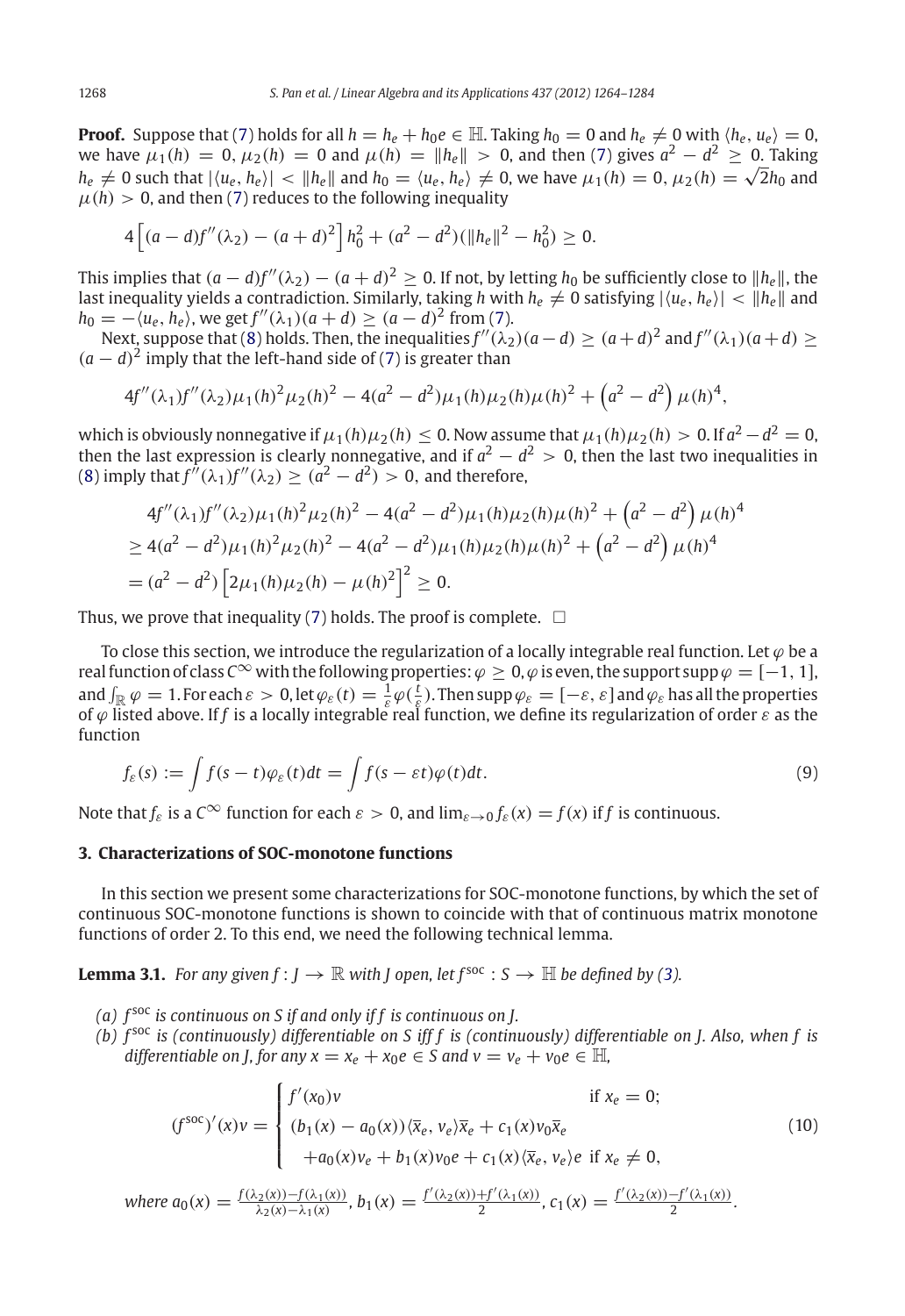*(c)* If f is differentiable on *J, then for any given*  $x \in S$  and all  $v \in \mathbb{H}$ ,

$$
(f^{\text{soc}})'(x)e = (f')^{\text{soc}}(x)
$$
 and  $\langle e, (f^{\text{soc}})'(x)v \rangle = \langle v, (f')^{\text{soc}}(x) \rangle$ .

*(d)* If  $f'$  is nonnegative (respectively, positive) on *J*, then for each  $x \in S$ ,

$$
(f^{soc})'(x) \ge 0 \quad \text{(respectively, } (f^{soc})'(x) > 0\text{)}.
$$

**Proof.** (a) Suppose that  $f^{\text{soc}}$  is continuous. Let  $\Omega$  be the set composed of those  $x = te$  with  $t \in J$ . Clearly,  $\Omega \subseteq S$ , and  $f^{\text{soc}}$  is continuous on  $\Omega$ . Noting that  $f^{\text{soc}}(x) = f(t)e$  for any  $x \in \Omega$ , it follows that *f* is continuous on *J*. Conversely, if *f* is continuous on *J*, then  $f^{soc}$  is continuous at any  $x = x_e + x_0e \in S$ with  $x_e \neq 0$  since  $\lambda_i(x)$  and  $u_i(x)$  for  $i = 1, 2$  are continuous at such points. Next, let  $x = x_e + x_0e$ be an arbitrary element from *S* with  $x_e = 0$ , and we prove that  $f^{\text{soc}}$  is continuous at *x*. Indeed, for any  $z = z_e + z_0e \in S$  sufficiently close to *x*, it is not hard to verify that

$$
||f^{\text{soc}}(z) - f^{\text{soc}}(x)|| \le \frac{|f(\lambda_2(z)) - f(x_0)|}{2} + \frac{|f(\lambda_1(z)) - f(x_0)|}{2} + \frac{|f(\lambda_2(z)) - f(\lambda_1(z))|}{2}.
$$

Since *f* is continuous on *J*, and  $\lambda_1(z)$ ,  $\lambda_2(z) \rightarrow x_0$  as  $z \rightarrow x$ , it follows that

$$
f(\lambda_1(z)) \to f(x_0)
$$
 and  $f(\lambda_2(z)) \to f(x_0)$  as  $z \to x$ .

The last two equations imply that *f*<sup>soc</sup> is continuous at *x*.

(b) When  $f^{\text{soc}}$  is (continuously) differentiable, using the similar arguments as in part (a) can show that *f* is (continuously) differentiable. Next assume that *f* is differentiable. Fix any  $x = x_e + x_0e \in S$ . We first consider the case where  $x_e\neq 0$ . Since  $\lambda_i(x)$  for  $i=1,2$  and  $\frac{x_e}{\|x_e\|}$  are continuously differentiable at such *x*, it follows that  $f(\lambda_i(x))$  and  $u_i(x)$  are differentiable and continuously differentiable, respectively, at *x*. Then *f* soc is differentiable at such *x* by the definition of *f* soc. Also, an elementary computation shows that

$$
[\lambda_i(x)]'v = \langle v, e \rangle + (-1)^i \frac{\langle x_e, v - \langle v, e \rangle e \rangle}{\|x_e\|} = v_0 + (-1)^i \frac{\langle x_e, v_e \rangle}{\|x_e\|},\tag{11}
$$

$$
\left(\frac{x_e}{\|x_e\|}\right)'v = \frac{v - \langle v, e \rangle e}{\|x_e\|} - \frac{\langle x_e, v - \langle v, e \rangle e \rangle x_e}{\|x_e\|^3} = \frac{v_e}{\|x_e\|} - \frac{\langle x_e, v_e \rangle x_e}{\|x_e\|^3}
$$
(12)

for any  $v = v_e + v_0 e \in \mathbb{H}$ , and consequently,

$$
[f(\lambda_i(x))]'v = f'(\lambda_i(x)) \left[ v_0 + (-1)^i \frac{\langle x_e, v_e \rangle}{\|x_e\|} \right],
$$
  

$$
[u_i(x)]'v = \frac{1}{2}(-1)^i \left[ \frac{v_e}{\|x_e\|} - \frac{\langle x_e, v_e \rangle x_e}{\|x_e\|^3} \right].
$$

Together with the definition of  $f^{\text{soc}}$ , we calculate that  $(f^{\text{soc}})'(x)v$  is equal to

$$
\frac{f'(\lambda_1(x))}{2} \left[v_0 - \frac{\langle x_e, v_e \rangle}{\|x_e\|} \right] \left(e - \frac{x_e}{\|x_e\|} \right) - \frac{f(\lambda_1(x))}{2} \left[\frac{v_e}{\|x_e\|} - \frac{\langle x_e, v_e \rangle x_e}{\|x_e\|^3} \right]
$$

$$
+ \frac{f'(\lambda_2(x))}{2} \left[v_0 + \frac{\langle x_e, v_e \rangle}{\|x_e\|} \right] \left(e + \frac{x_e}{\|x_e\|} \right) + \frac{f(\lambda_2(x))}{2} \left[\frac{v_e}{\|x_e\|} - \frac{\langle x_e, v_e \rangle x_e}{\|x_e\|^3} \right]
$$

$$
= b_1(x)v_0e + c_1(x) \langle \overline{x}_e, v_e \rangle e + c_1(x)v_0 \overline{x}_e + b_1(x) \langle \overline{x}_e, v_e \rangle \overline{x}_e
$$

 $+ a_0(x)v_e - a_0(x)\langle \overline{x}_e, v_e \rangle \overline{x}_e,$ 

where  $\lambda_2(x) - \lambda_1(x) = 2||x_e||$  is used for the last equality. Thus, we get [\(10\)](#page-4-1) for  $x_e \neq 0$ . We next consider the case where  $x_e = 0$ . Under this case, for any  $v = v_e + v_0 e \in \mathbb{H}$ ,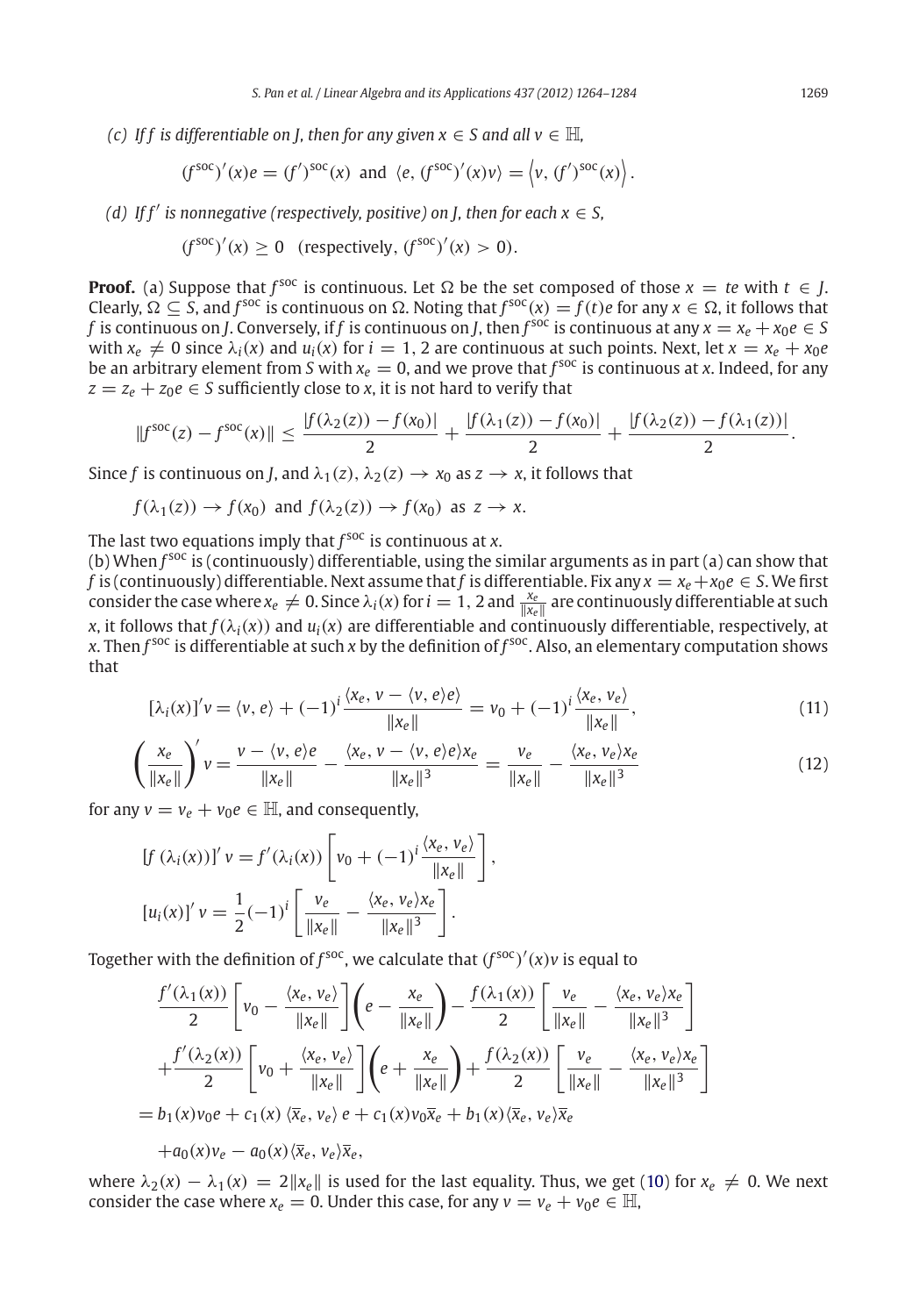1270 *S. Pan et al. / Linear Algebra and its Applications 437 (2012) 1264–1284*

$$
f^{\text{soc}}(x+v) - f^{\text{soc}}(x) = \frac{f(x_0 + v_0 - ||v_e||)}{2} (e - \overline{v}_e) + \frac{f(x_0 + v_0 + ||v_e||)}{2} (e + \overline{v}_e) - f(x_0)e
$$
  
= 
$$
\frac{f'(x_0)(v_0 - ||v_e||)}{2} e + \frac{f'(x_0)(v_0 + ||v_e||)}{2} e
$$
  
+ 
$$
\frac{f'(x_0)(v_0 + ||v_e||)}{2} \overline{v}_e - \frac{f'(x_0)(v_0 - ||v_e||)}{2} \overline{v}_e + o(||v||)
$$
  
= 
$$
f'(x_0)(v_0 e + ||v_e|| \overline{v}_e) + o(||v||),
$$

where  $\overline{v}_e=\frac{v_e}{\|v_e\|}$  if  $v_e\neq 0$ , and otherwise  $\overline{v}_e$  is an arbitrary unit vector from  $\langle e\rangle^\perp.$  Hence,

$$
||fsoc(x + v) - fsoc(x) - f'(x0)v|| = o(||v||).
$$

This shows that *f*<sup>soc</sup> is differentiable at such *x* with  $(f^{\text{soc}})'(x)v = f'(x_0)v$ .

Assume that f is continuously differentiable. From [\(10\)](#page-4-1), it is easy to see that  $(f^{soc})'(x)$  is continuous at every *x* with  $x_e \neq 0$ . We next argue that  $(f^{\text{soc}})'(x)$  is continuous at every *x* with  $x_e = 0$ . Fix any *x* = *x*<sup>0</sup>*e* with *x*<sup>0</sup> ∈ *J*. For any *z* = *z*<sup> $e$ </sup> + *z*<sup>0</sup>*e* with *z*<sup> $e$ </sup> ≠ 0, we have

$$
||(f^{\text{soc}})'(z)v - (f^{\text{soc}})'(x)v|| \le |b_1(z) - a_0(z)| ||v_e|| + |b_1(z) - f'(x_0)||v_0|
$$
  
 
$$
+ |a_0(z) - f'(x_0)||v_e|| + |c_1(z)|(|v_0| + ||v_e||).
$$
 (13)

Since *f* is continuously differentiable on *J* and  $\lambda_2(z) \to x_0$ ,  $\lambda_1(z) \to x_0$  as  $z \to x$ , we have

$$
a_0(z) \to f'(x_0)
$$
,  $b_1(z) \to f'(x_0)$  and  $c_1(z) \to 0$ .

Together with Eq. [\(13\)](#page-4-1), we obtain that  $(f^{\text{soc}})'(z) \to (f^{\text{soc}})'(x)$  as  $z \to x$ .

(c) The result is direct by the definition of  $(f')$ <sup>soc</sup> and a simple computation from [\(10\)](#page-4-1).

 $f'(t)$  Suppose that  $f'(t) \ge 0$  for all  $t \in J$ . Fix any  $x = x_e + x_0e \in S$ . If  $x_e = 0$ , the result is direct. It  $\lim_{x \to a} \frac{d}{dx}$  for consider the case  $x_e \neq 0$ . Since  $f'(t) \geq 0$  for all  $t \in J$ , we have  $b_1(x) \geq 0$ ,  $b_1(x) - c_1(x) = 0$  $f'(\lambda_1(x)) \geq 0$ ,  $b_1(x) + c_1(x) = f'(\lambda_2(x)) \geq 0$  and  $a_0(x) \geq 0$ . From part (b) and the definitions of *b*<sub>1</sub>(*x*) and *c*<sub>1</sub>(*x*), it follows that for any  $h = h_e + h_0 e \in \mathbb{H}$ ,

$$
\langle h, (f^{\text{soc}})'(x)h \rangle = (b_1(x) - a_0(x)) \langle \bar{x}_e, h_e \rangle^2 + 2c_1(x)h_0 \langle \bar{x}_e, h_e \rangle + b_1(x)h_0^2 + a_0(x) \|h_e\|^2
$$
  
=  $a_0(x) \left[ \|h_e\|^2 - \langle \bar{x}_e, h_e \rangle^2 \right] + \frac{1}{2} (b_1(x) - c_1(x)) [h_0 - \langle \bar{x}_e, h_e \rangle]^2$   
+  $\frac{1}{2} (b_1(x) + c_1(x)) [h_0 + \langle \bar{x}_e, h_e \rangle]^2 \ge 0.$ 

This implies that the operator  $(f^{\text{soc}})'(x)$  is positive semidefinite. Particularly, if  $f'(t) > 0$  for all  $t \in J$ , we have that  $\langle h, (f^{\text{soc}})^{\hat{}}(x)h \rangle > 0$  for all  $h \neq 0$ . The proof is complete.  $\Box$ 

Lemma [3.1\(](#page-4-2)d) shows that the differential operator  $(f^{\text{soc}})'(x)$  corresponding to a differentiable nondecreasing *<sup>f</sup>* is positive semidefinite. So, the differential operator (*<sup>f</sup>* soc) (*x*) associated with a differentiable SOC-monotone function is also positive semidefinite.

<span id="page-6-0"></span>**Proposition 3.1.** Assume that  $f \in C^1(J)$  with J open. Then  $f$  is SOC-monotone if and only if  $(f^{\text{soc}})'(x)h \in K$ *for any*  $x \in S$  *and*  $h \in K$ .

**Proof.** If *f* is SOC-monotone, then for any  $x \in S$ ,  $h \in K$  and  $t > 0$ , we have

$$
f^{\text{soc}}(x+th)-f^{\text{soc}}(x)\succeq_K 0,
$$

which, by the continuous differentiability of  $f^{soc}$  and the closedness of  $K$ , implies that

 $(f^{\text{soc}})'(x)h \succeq_K 0.$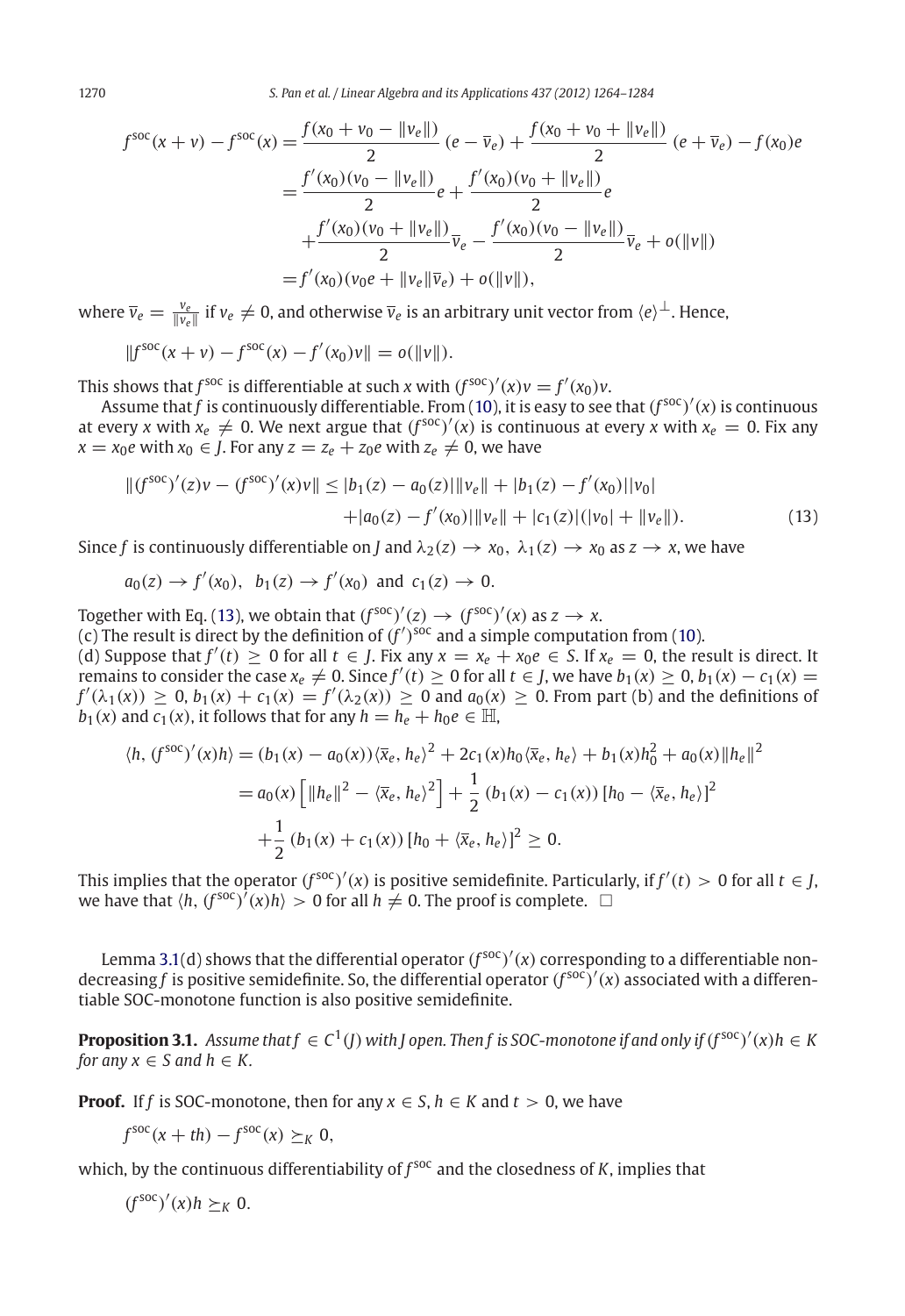Conversely, for any  $x, y \in S$  with  $x \succ_K y$ , from the given assumption we have that

$$
f^{\text{soc}}(x) - f^{\text{soc}}(y) = \int_0^1 (f^{\text{soc}})'(x + t(x - y))(x - y) dt \in K.
$$

This shows that  $f^{\text{soc}}(x) \succeq_K f^{\text{soc}}(y)$ , i.e., *f* is SOC-monotone. The proof is complete.  $\Box$ 

Proposition [3.1](#page-6-0) shows that the differential operator  $(f^{\text{soc}})'(x)$  associated with a differentiable SOCmonotone function  $f$  leaves  $K$  invariant. If, in addition, the linear operator  $(f^{\text{soc}})'(x)$  is bijective, then (*<sup>f</sup>* soc) (*x*) belongs to the automorphism group of *K*. Such linear operators are important to study the structure of the cone *K* (see [\[9](#page-20-19)]).

<span id="page-7-1"></span>**Corollary 3.1.** *Assume that*  $f \in C^1(I)$  *with I* open. If *f* is SOC-monotone, then

- $(a)$   $(f')^{soc}(x) \in K$  for any  $x \in S$ ;
- *(b)*  $f^{\text{soc}}$  *is a monotone function, i.e.,*  $\langle f^{\text{soc}}(x) f^{\text{soc}}(y), x y \rangle > 0$  *for any x, y* ∈ *S.*

**Proof.** Part (a) is direct by using Proposition [3.1](#page-6-0) with  $h = e$  and Lemma [3.1\(](#page-4-2)c). By part (a),  $f'(\tau) \ge 0$  for all  $\tau \in J$ . Together with Lemma [3.1\(](#page-4-2)d),  $(f^{\text{soc}})'(x) \ge 0$  for any  $x \in S$ . Applying the integral mean-value theorem, it then follows that

$$
\langle f^{\text{soc}}(x) - f^{\text{soc}}(y), x - y \rangle = \int_0^1 \langle x - y, (f^{\text{soc}})'(y + t(x - y))(x - y) \rangle dt \ge 0.
$$

This proves the desired result of part (b). The proof is complete.  $\;\;\Box$ 

Note that the converse of Corollary [3.1\(](#page-7-1)a) is not correct. For example, for the function  $f(t)$  =  $-t^{-2}$  (*t* > 0), it is clear that  $(f')^{soc}(x) \in K$  for any  $x \in \text{int}K$ , but it is not SOC-monotone by Example [5.1\(](#page-16-0)ii). The following proposition provides another sufficient and necessary characterization for differentiable SOC-monotone functions.

<span id="page-7-0"></span>**Proposition 3.2.** *Let*  $f \in C^1(I)$  *with I* open. Then *f* is SOC-monotone if and only if

<span id="page-7-2"></span>
$$
\begin{bmatrix} f^{[1]}(\tau_1, \tau_1) f^{[1]}(\tau_1, \tau_2) \\ f^{[1]}(\tau_2, \tau_1) f^{[1]}(\tau_2, \tau_2) \end{bmatrix} = \begin{bmatrix} f'(\tau_1) & \frac{f(\tau_2) - f(\tau_1)}{\tau_2 - \tau_1} \\ \frac{f(\tau_1) - f(\tau_2)}{\tau_1 - \tau_2} & f'(\tau_2) \end{bmatrix} \ge 0, \quad \forall \tau_1, \tau_2 \in J. \tag{14}
$$

**Proof.** The equality is direct by the definition of *f* [1] . It suffices to prove that *f* is SOC-monotone if and only if the inequality in [\(14\)](#page-7-2) holds for any  $\tau_1$ ,  $\tau_2 \in J$ . Assume that *f* is SOC-monotone. By Proposition [3.1,](#page-6-0)  $(f^{soc})'(x)h$  ∈ *K* for any  $x \in S$  and  $h \in K$ . Fix any  $x = x_e + x_0e$  ∈ *S*. It suffices to consider the case  $\alpha e \neq 0$ . Since  $(f^{\text{soc}})'(x)h \in K$  for any  $h \in K$ , we particularly have  $(f^{\text{soc}})'(x)(z+e) \in K$  for any  $z \in \mathbb{B}$ , where  $\mathbb B$  is the set defined in Lemma [2.1.](#page-3-0) From Lemma [3.1\(](#page-4-2)b), it follows that

$$
(f^{SOC})'(x)(z+e) = [(b_1(x) - a_0(x)) \langle \overline{x}_e, z \rangle + c_1(x)] \overline{x}_e + a_0(x)z + [b_1(x) + c_1(x) \langle \overline{x}_e, z \rangle]e.
$$

This means that  $(f^{\text{soc}})'(x)(z + e) \in K$  for any  $z \in \mathbb{B}$  if and only if

$$
b_1(x) + c_1(x)\langle \overline{x}_e, z \rangle \ge 0, \tag{15}
$$

$$
[b_1(x) + c_1(x)(\bar{x}_e, z)]^2 \ge ||[(b_1(x) - a_0(x))(\bar{x}_e, z) + c_1(x)]\bar{x}_e + a_0(x)z||^2.
$$
 (16)

By Lemma [2.1\(](#page-3-0)a), we know that [\(15\)](#page-7-2) holds for any  $z \in \mathbb{B}$  if and only if  $b_1(x) > |c_1(x)|$ . Since by a simple computation the inequality in [\(16\)](#page-7-2) can be simplified as

$$
b_1(x)^2 - c_1(x)^2 - a_0(x)^2 \|z\|^2 \ge \left[b_1(x)^2 - c_1(x)^2 - a_0(x)^2\right] \langle z, \overline{x}_e \rangle^2,
$$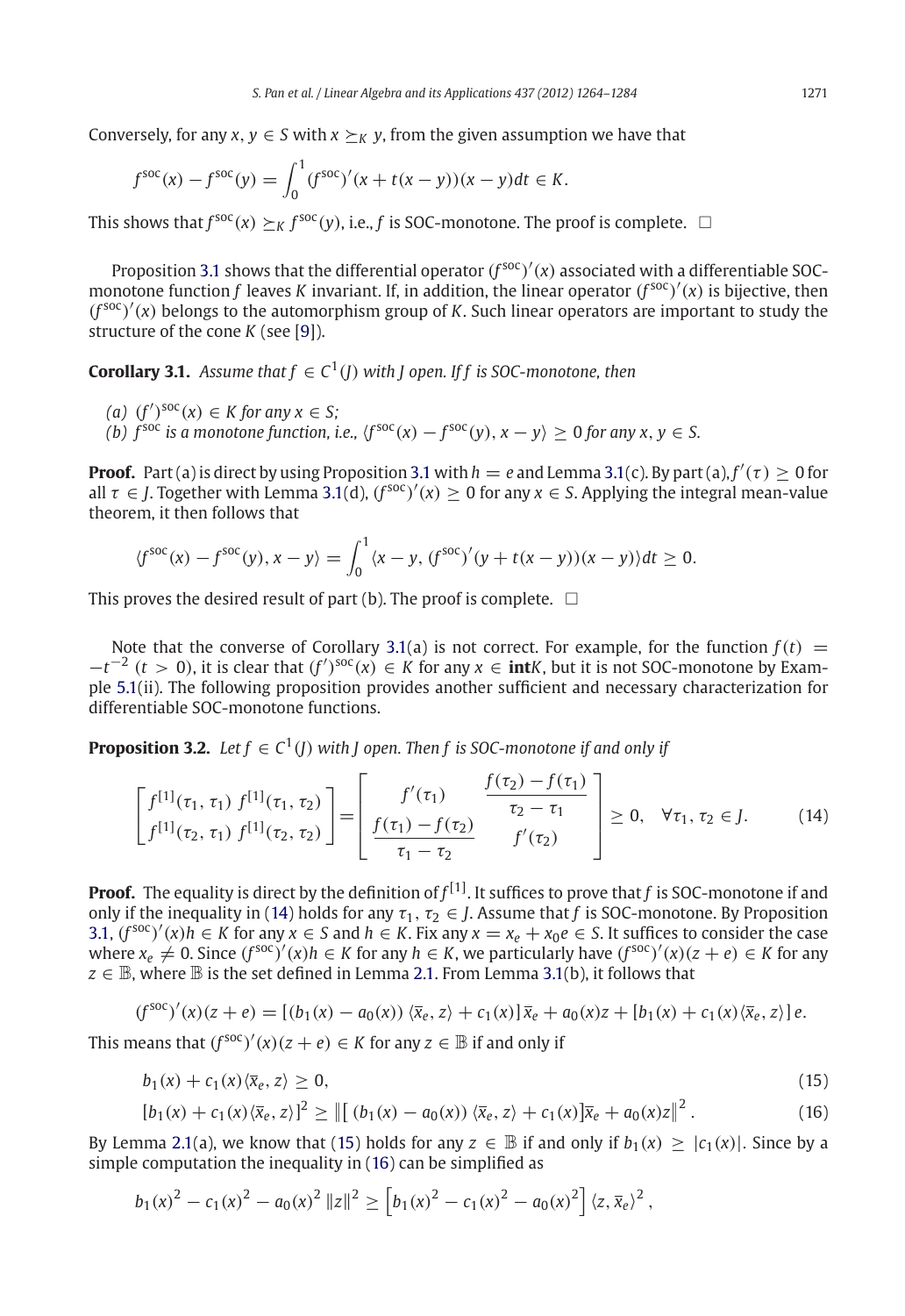applying Lemma [2.1\(](#page-3-0)b) yields that [\(16\)](#page-7-2) holds for any  $z \in \mathbb{B}$  if and only if

$$
b_1(x)^2 - c_1(x)^2 - a_0(x)^2 \ge 0.
$$

This shows that  $(f^{\text{soc}})'(x)(z + e) \in K$  for any  $z \in \mathbb{B}$  if and only if

$$
b_1(x) \ge |c_1(x)| \text{ and } b_1(x)^2 - c_1(x)^2 - a_0(x)^2 \ge 0. \tag{17}
$$

The first condition in [\(17\)](#page-7-2) is equivalent to  $b_1(x) \ge 0$ ,  $b_1(x) - c_1(x) \ge 0$  and  $b_1(x) + c_1(x) \ge 0$ , which, by the expressions of  $b_1(x)$  and  $c_1(x)$  and the arbitrariness of *x*, is equivalent to  $f'(t) \ge 0$  for all  $t \in J$ ; whereas the second condition in [\(17\)](#page-7-2) is equivalent to

$$
f'(\tau_1)f'(\tau_2) - \left[\frac{f(\tau_2) - f(\tau_1)}{\tau_2 - \tau_1}\right]^2 \geq 0, \quad \forall \tau_1, \tau_2 \in J.
$$

The two sides show that the inequality in [\(14\)](#page-7-2) holds for all  $\tau_1, \tau_2 \in J$ .

Conversely, if the inequality in [\(14\)](#page-7-2) holds for all  $\tau_1$ ,  $\tau_2 \in J$ , then from the arguments above we have  $(f^{\text{soc}})'(x)(z + e) \in K$  for any  $x = x_e + x_0e \in S$  and  $z \in \mathbb{B}$ . This implies that  $(f^{\text{soc}})'(x)h \in K$  for any  $x \in S$  and  $h \in K$ . By Proposition [3.1,](#page-6-0) *f* is SOC-monotone.  $\Box$ 

Propositions [3.1](#page-6-0) and [3.2](#page-7-0) provide the characterizations for continuously differentiable SOCmonotone functions. When *f* does not belong to  $C^1$  (*J*), one may check the SOC-monotonicity of *f* by combining the following proposition with Propositions [3.1](#page-6-0) and [3.2.](#page-7-0)

<span id="page-8-0"></span>**Proposition 3.3.** Let  $f : I \to \mathbb{R}$  be a continuous function on the open interval *I*, and *f*<sub>c</sub> be its regularization *defined by [\(9\)](#page-3-2). Then, f is SOC-monotone if and only if f*ε *is SOC-monotone on J*ε *for every sufficiently small*  $\varepsilon > 0$ , where  $J_{\varepsilon} := (a + \varepsilon, b - \varepsilon)$  for  $J = (a, b)$ .

**Proof.** Throughout the proof, for every sufficiently small  $\varepsilon > 0$ , we let  $S_{\varepsilon}$  be the set of all  $x \in \mathbb{H}$  whose spectral values  $\lambda_1(x)$ ,  $\lambda_2(x)$  belong to *J<sub>ε</sub>*. Assume that  $f_{\varepsilon}$  is SOC-monotone on  $J_{\varepsilon}$  for every sufficiently small  $\varepsilon > 0$ . Let x, y be arbitrary vectors from *S* with  $x \succ_K y$ . Then, for any sufficiently small  $\varepsilon > 0$ , we have  $x + \varepsilon e$ ,  $y + \varepsilon e \in S_{\varepsilon}$  and  $x + \varepsilon e \succeq_K y + \varepsilon e$ . Using the SOC-monotonicity of  $f_{\varepsilon}$  on  $J_{\varepsilon}$  yields that  $f_{\varepsilon}^{\text{soc}}(x+\varepsilon e) \succeq_K f_{\varepsilon}^{\text{soc}}(y+\varepsilon e)$ . Taking the limit  $\varepsilon \to 0$  and using the convergence of  $f_{\varepsilon}^{\text{soc}}(x) \to f^{\text{soc}}(x)$ and the continuity of  $f^{\rm soc}$  on  $S$  implied by Lemma [3.1\(](#page-4-2)a), we readily obtain that  $f^{\rm soc}(x)\succeq_K f^{\rm soc}(y)$ . This shows that *f* is SOC-monotone.

Now assume that *f* is SOC-monotone. Let  $\varepsilon > 0$  be an arbitrary sufficiently small real number. Fix any  $x, y \in S_{\varepsilon}$  with  $x \succeq_K y$ . Then, for all  $t \in [-1, 1]$ , we have  $x - t \varepsilon e$ ,  $y - t \varepsilon e \in S$  and  $x - t \varepsilon e \succeq_K y - t \varepsilon e$ . Therefore,  $f^{\text{soc}}(x - t\varepsilon e) \succeq_K f^{\text{soc}}(y - t\varepsilon e)$ , which is equivalent to

$$
\frac{f(\lambda_1 - t\varepsilon) + f(\lambda_2 - t\varepsilon)}{2} - \frac{f(\mu_1 - t\varepsilon) + f(\mu_2 - t\varepsilon)}{2}
$$
\n
$$
\geq \left\| \frac{f(\lambda_1 - t\varepsilon) - f(\lambda_2 - t\varepsilon)}{2} \overline{x}_e - \frac{f(\mu_1 - t\varepsilon) - f(\mu_2 - t\varepsilon)}{2} \overline{y}_e \right\|.
$$

Together with the definition of *f*ε, it then follows that

$$
\frac{f_{\varepsilon}(\lambda_1) + f_{\varepsilon}(\lambda_2)}{2} - \frac{f_{\varepsilon}(\mu_1) + f_{\varepsilon}(\mu_2)}{2}
$$
\n
$$
= \int \left[ \frac{f(\lambda_1 - t\varepsilon) + f(\lambda_2 - t\varepsilon)}{2} - \frac{f(\mu_1 - t\varepsilon) + f(\mu_2 - t\varepsilon)}{2} \right] \varphi(t) dt
$$
\n
$$
\geq \int \left\| \frac{f(\lambda_1 - \varepsilon) - f(\lambda_2 - \varepsilon)}{2} \overline{x}_e - \frac{f(\mu_1 - \varepsilon) - f(\mu_2 - \varepsilon)}{2} \overline{y}_e \right\| \varphi(t) dt
$$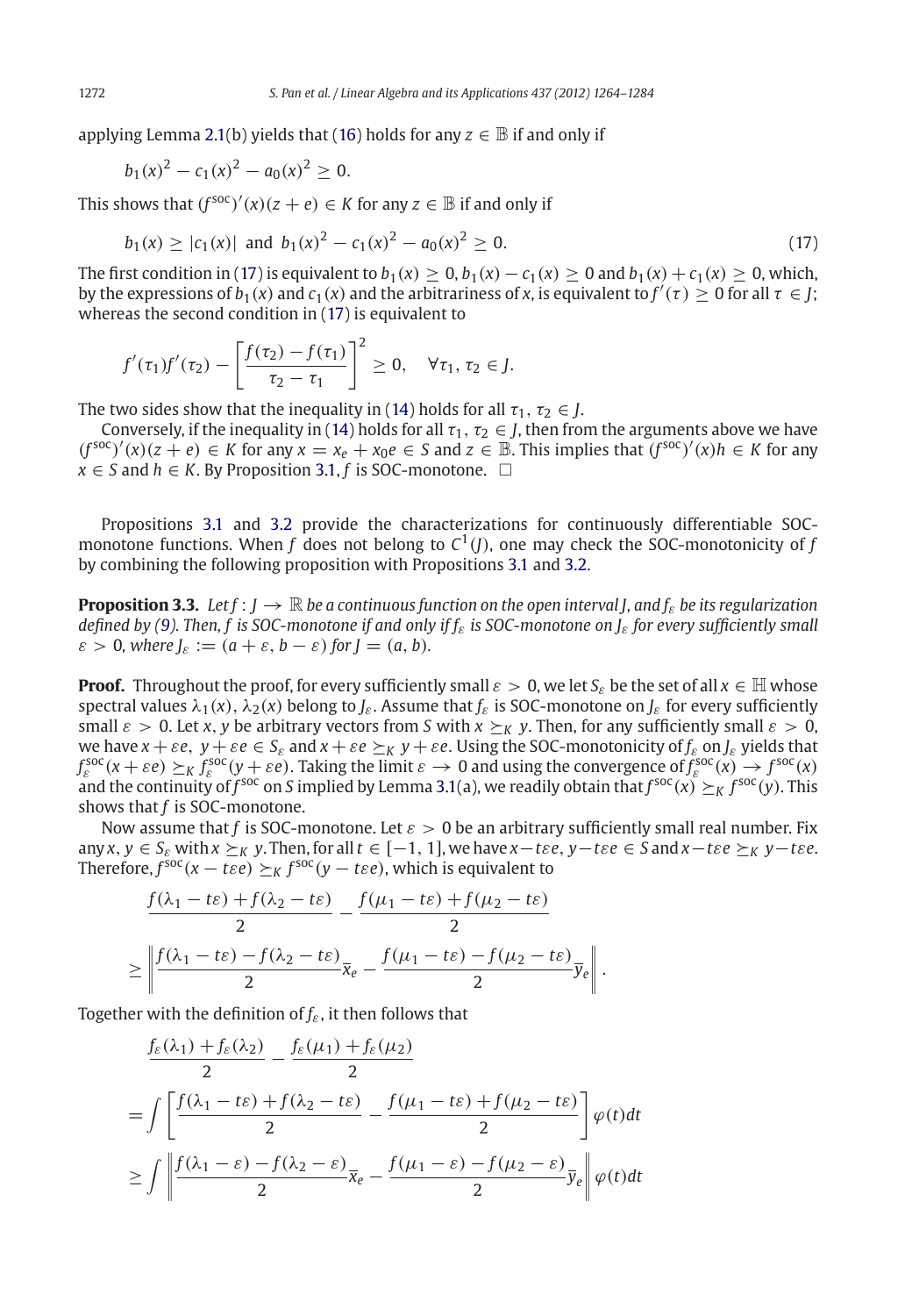*S. Pan et al. / Linear Algebra and its Applications 437 (2012) 1264–1284* 1273

$$
\geq \left\| \int \left[ \frac{f(\lambda_1 - \varepsilon) - f(\lambda_2 - \varepsilon)}{2} \overline{x}_e - \frac{f(\mu_1 - \varepsilon) - f(\mu_2 - \varepsilon)}{2} \overline{y}_e \right] \varphi(t) dt \right\|
$$
  
= 
$$
\left\| \frac{f_{\varepsilon}(\lambda_1) - f_{\varepsilon}(\lambda_2)}{2} \overline{x}_e - \frac{f_{\varepsilon}(\mu_1) - f_{\varepsilon}(\mu_2)}{2} \overline{y}_e \right\|.
$$

By the definition of  $f_{\varepsilon}^{soc}$ , this shows that  $f_{\varepsilon}^{soc}(x) \succeq_K f_{\varepsilon}^{soc}(y)$ , i.e.,  $f_{\varepsilon}$  is SOC-monotone.  $\Box$ 

From Proposition [3.2](#page-7-0) and [\[2](#page-20-6), Theorem V. 3.4],  $f \in C^1(I)$  is SOC-monotone if and only if it is matrix monotone of order 2. When the continuous *f* is not in the class  $C^1$ (*J*), the result also holds due to Proposition [3.3](#page-8-0) and the fact that *f* is matrix monotone of order *n* if and only if  $f_{\varepsilon}$  is matrix monotone of order *n*. Thus, we have the following main result.

<span id="page-9-1"></span>**Theorem 3.1.** *The set of continuous SOC-monotone functions on the open interval J coincides with that of continuous matrix monotone functions of order* 2 *on J.*

**Remark [3.1](#page-9-1).** Combining Theorem 3.1 with Löwner's theorem [\[17\]](#page-20-3) shows that if  $f : I \rightarrow \mathbb{R}$  is a continuous SOC-monotone function on the open interval *J*, then  $f \in C^1(I)$ .

# <span id="page-9-0"></span>**4. Characterizations of SOC-convex functions**

This section is devoted itself to the characterizations of SOC-convex functions, and shows that the continuous *f* is SOC-convex if and only if it is matrix convex of order 2. First, for the first-order differentiable SOC-convex functions, we have the following characterizations.

<span id="page-9-2"></span>**Proposition 4.1.** *Assume that*  $f \in C^1(I)$  *with I* open. Then, the following results hold.

*(a) f is SOC-convex if and only if for any x,*  $y \in S$ *,* 

$$
f^{\text{soc}}(y) - f^{\text{soc}}(x) - (f^{\text{soc}})'(x)(y - x) \geq_K 0.
$$
 (18)

(b) If f is SOC-convex, then  $(f')^{soc}$  is a monotone function on S.

**Proof.** By following the arguments as in [\[1](#page-20-20), Proposition B.3(a)], the proof of part (a) can be done easily, and we omit the details. From part (a), it follows that for any  $x, y \in S$ ,

$$
f^{\text{soc}}(x) - f^{\text{soc}}(y) - (f^{\text{soc}})'(y)(x - y) \succeq_K 0,
$$
  

$$
f^{\text{soc}}(y) - f^{\text{soc}}(x) - (f^{\text{soc}})'(x)(y - x) \succeq_K 0.
$$

Adding the last two inequalities, we immediately obtain that

$$
\left[(f^{\text{soc}})'(y) - (f^{\text{soc}})'(x)\right](y-x) \geq_K 0.
$$

Using the self-duality of *K* and Lemma [3.1\(](#page-4-2)c) then yields

$$
0 \leq \left\langle e, \left[ (f^{\text{soc}})'(y) - (f^{\text{soc}})'(x) \right] (y - x) \right\rangle = \left\langle y - x, (f')^{\text{soc}}(y) - (f')^{\text{soc}}(x) \right\rangle.
$$

This shows that  $(f')^{\text{soc}}$  is monotone. The proof is complete.  $\Box$ 

To provide sufficient and necessary characterizations for twice differentiable SOC-convex functions, we need the following lemma that offers the second-order differential of  $f<sup>soc</sup>$ .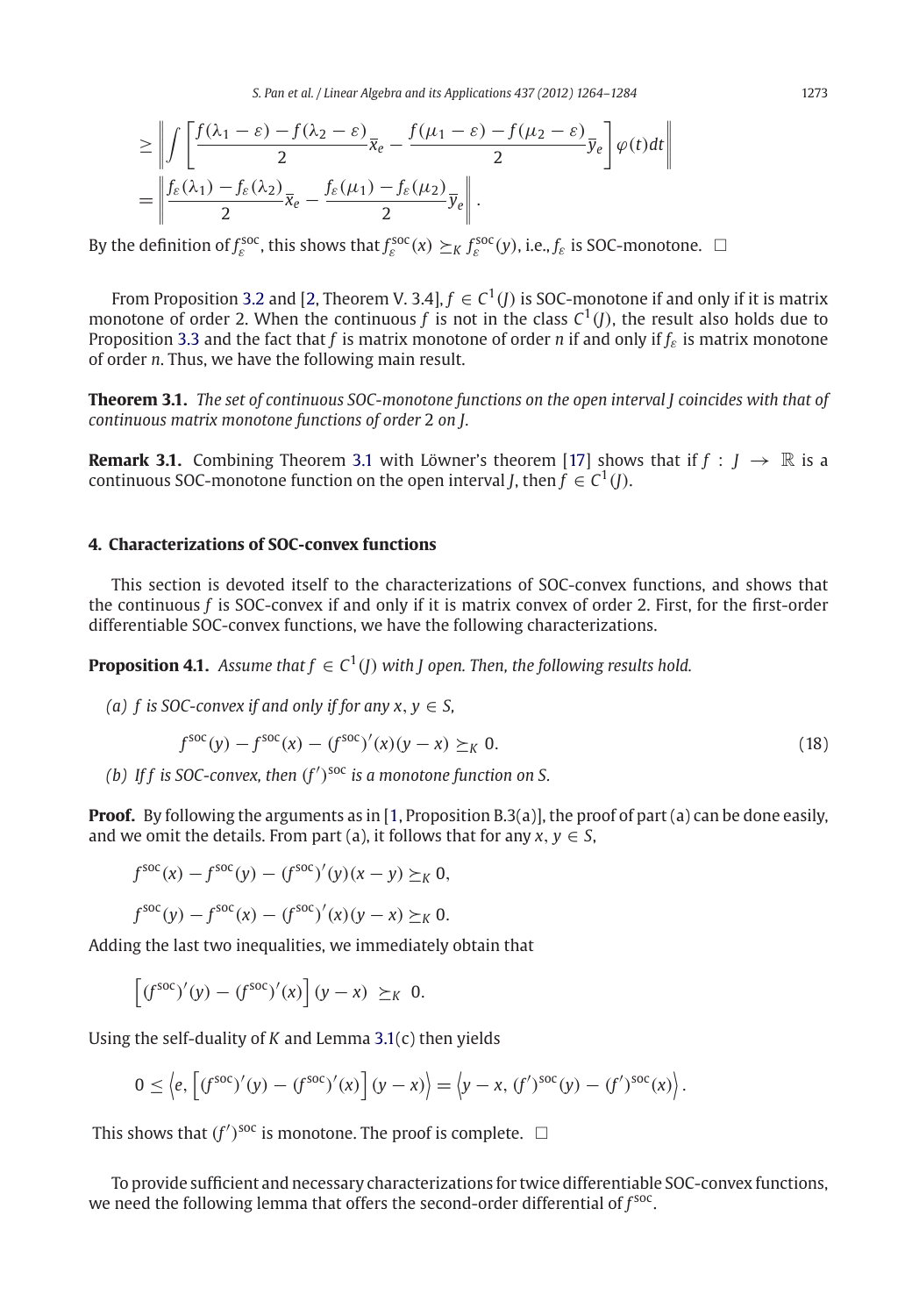<span id="page-10-0"></span>**Lemma 4.1.** *For any given*  $f: J \to \mathbb{R}$  *with J* open, let  $f^{soc}: S \to \mathbb{H}$  *be defined by* [\(3\)](#page-0-0)*.* 

*(a) f* soc *is twice (continuously) differentiable on S if and only if f is twice (continuously) differentiable on J. Furthermore, when f is twice differentiable on <i>J, for any given*  $x = x_e + x_0e \in S$  and  $u =$  $u_e + u_0e$ ,  $v = v_e + v_0e \in \mathbb{H}$ , we have that

$$
(f^{\text{soc}})''(x)(u, v) = f''(x_0)u_0v_0e + f''(x_0)(u_0v_e + v_0u_e) + f''(x_0)(u_e, v_e)e
$$

*if*  $x_e = 0$ *; and otherwise* 

$$
(f^{\text{soc}})''(x)(u, v) = (b_2(x) - a_1(x))u_0\langle \overline{x}_e, v_e\rangle \overline{x}_e + (c_2(x) - 3d(x))\langle \overline{x}_e, u_e\rangle \langle \overline{x}_e, v_e\rangle \overline{x}_e
$$

$$
+ d(x)[\langle u_e, v_e\rangle \overline{x}_e + \langle \overline{x}_e, v_e\rangle u_e + \langle \overline{x}_e, u_e\rangle v_e] + c_2(x)u_0v_0\overline{x}_e
$$

$$
+ (b_2(x) - a_1(x))\langle \overline{x}_e, u_e\rangle v_0\overline{x}_e + a_1(x)(v_0u_e + u_0v_e)
$$

$$
+ b_2(x)u_0v_0e + c_2(x)[v_0\langle \overline{x}_e, u_e\rangle + u_0\langle \overline{x}_e, v_e\rangle]e
$$

$$
+ a_1(x)\langle u_e, v_e\rangle e + (b_2(x) - a_1(x))\langle \overline{x}_e, u_e\rangle \langle \overline{x}_e, v_e\rangle e,
$$
(19)

*where*

$$
c_2(x) = \frac{f''(\lambda_2(x)) - f''(\lambda_1(x))}{2}, \quad b_2(x) = \frac{f''(\lambda_2(x)) + f''(\lambda_1(x))}{2},
$$

$$
a_1(x) = \frac{f'(\lambda_2(x)) - f'(\lambda_1(x))}{\lambda_2(x) - \lambda_1(x)}, \quad d(x) = \frac{b_1(x) - a_0(x)}{\|x_e\|}.
$$

*(b)* If f is twice differentiable on *J, then for any given*  $x \in S$  and  $u, v \in \mathbb{H}$ ,

$$
(f^{\text{soc}})''(x)(u, v) = (f^{\text{soc}})''(x)(v, u),
$$
  

$$
\langle u, (f^{\text{soc}})''(x)(u, v) \rangle = \langle v, (f^{\text{soc}})''(x)(u, u) \rangle.
$$

**Proof.** (a) The first part is direct by the given conditions and Lemma [3.1\(](#page-4-2)b), and we only need to derive the differential formula. Fix any  $u = u_e + u_0e$ ,  $v = v_e + v_0e \in \mathbb{H}$ . We first consider the case where  $x_e = 0$ . Without loss of generality, assume that  $u_e \neq 0$ . For any sufficiently small  $t > 0$ , using Lemma [3.1\(](#page-4-2)b) and  $x + tu = (x_0 + tu_0) + tu_e$ , we have that

$$
(f^{\text{soc}})'(x+tu)v = [b_1(x+tu) - a_0(x+tu)] \langle \overline{u}_e, v_e \rangle \overline{u}_e + c_1(x+tu)v_0 \overline{u}_e
$$

$$
+ a_0(x+tu)v_e + b_1(x+tu)v_0 e + c_1(x+tu) \langle \overline{u}_e, v_e \rangle e.
$$

In addition, from Lemma [3.1\(](#page-4-2)b), we also have that  $(f^{soc})'(x)v = f'(x_0)v_0e + f'(x_0)v_e$ . Using the definition of  $b_1(x)$  and  $a_0(x)$ , and the differentiability of  $f'$  on *J*, it follows that

$$
\lim_{t \to 0} \frac{b_1(x+tu)v_0e - f'(x_0)v_0e}{t} = f''(x_0)u_0v_0e,
$$
  
\n
$$
\lim_{t \to 0} \frac{a_0(x+tu)v_e - f'(x_0)v_e}{t} = f''(x_0)u_0v_e,
$$
  
\n
$$
\lim_{t \to 0} \frac{b_1(x+tu) - a_0(x+tu)}{t} = 0,
$$
  
\n
$$
\lim_{t \to 0} \frac{c_1(x+tu)}{t} = f''(x_0) \|u_e\|.
$$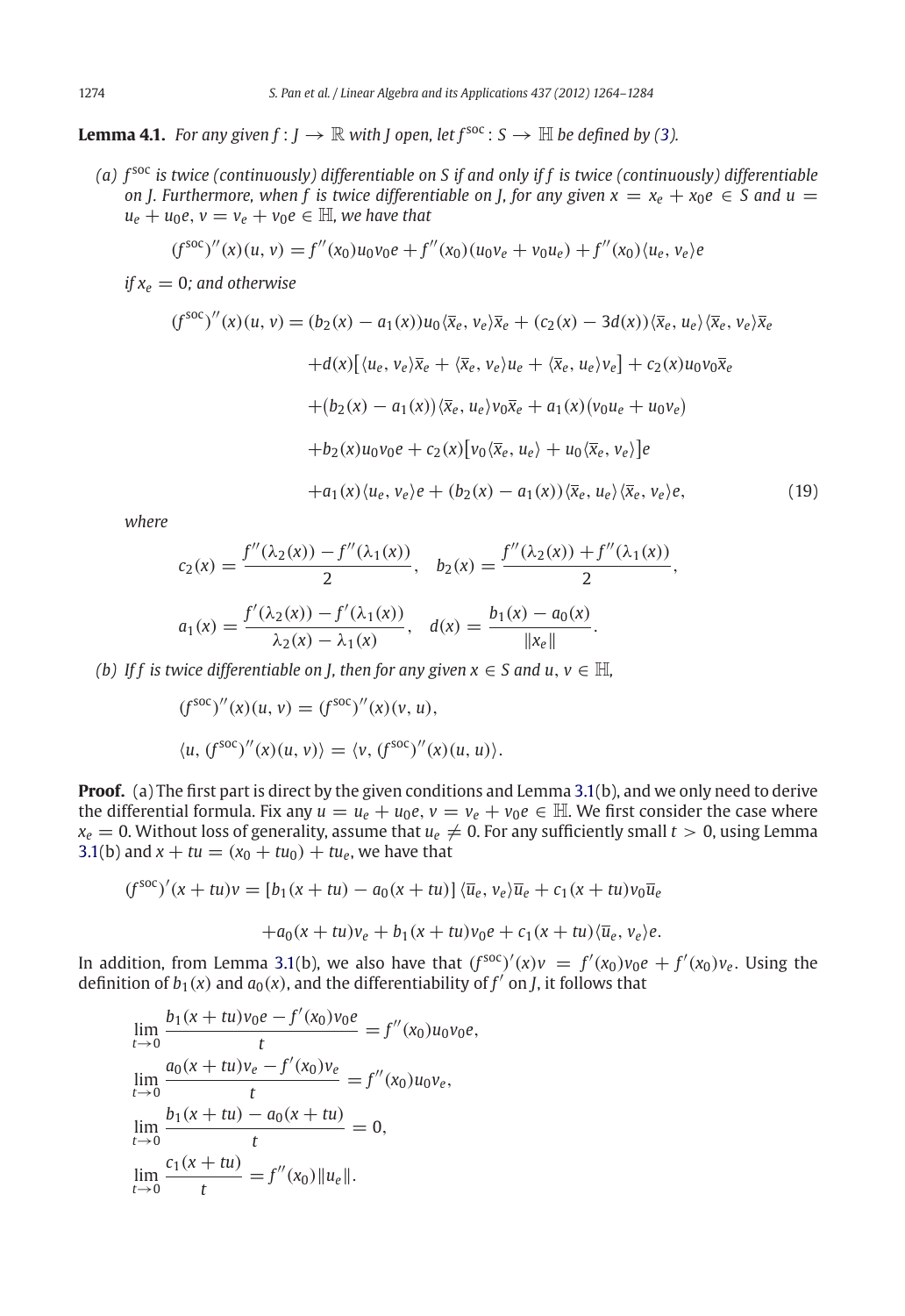Using the above four limits, it is not hard to obtain that

$$
(f^{\text{soc}})''(x)(u, v) = \lim_{t \to 0} \frac{(f^{\text{soc}})'(x + tu)v - (f^{\text{soc}})'(x)v}{t}
$$
  
=  $f''(x_0)u_0v_0e + f''(x_0)(u_0v_e + v_0u_e) + f''(x_0)(u_e, v_e)e$ .

We next consider the case where  $x_e \neq 0$ . From Lemma [3.1\(](#page-4-2)b), it follows that

$$
(f^{\text{soc}})'(x)v = (b_1(x) - a_0(x)) \langle \overline{x}_e, v_e \rangle \overline{x}_e + c_1(x)v_0 \overline{x}_e
$$

$$
+a_0(x)v_e+b_1(x)v_0e+c_1(x)\langle\overline{x}_e,v_e\rangle e,
$$

which in turn implies that

$$
(f^{\text{soc}})''(x)(u, v) = [(b_1(x) - a_0(x)) \langle \bar{x}_e, v_e \rangle \bar{x}_e]' u + [c_1(x)v_0 \bar{x}_e]' u + [a_0(x)v_e + b_1(x)v_0 e]' u + [c_1(x) \langle \bar{x}_e, v_e \rangle e]' u.
$$
(20)

By the expressions of  $a_0(x)$ ,  $b_1(x)$  and  $c_1(x)$  and equations [\(11\)](#page-4-1) and [\(12\)](#page-4-1), we calculate that

$$
(b_1(x))'u = \frac{f''(\lambda_2(x)) [u_0 + \langle \overline{x}_e, u_e \rangle]}{2} + \frac{f''(\lambda_1(x)) [u_0 - \langle \overline{x}_e, u_e \rangle]}{2}
$$
  
=  $b_2(x)u_0 + c_2(x) \langle \overline{x}_e, u_e \rangle$ ,

$$
(c_1(x))'u = c_2(x)u_0 + b_2(x)\langle \overline{x}_e, u_e \rangle,
$$

$$
(a_0(x))'u = \frac{f'(\lambda_2(x)) - f'(\lambda_1(x))}{\lambda_2(x) - \lambda_1(x)}u_0 + \frac{b_1(x) - a_0(x)}{\|x_e\|}\langle \overline{x}_e, u_e \rangle
$$
  
=  $a_1(x)u_0 + d(x)\langle \overline{x}_e, u_e \rangle$ ,

$$
(\langle \overline{x}_e, v_e \rangle)' u = \left\langle \frac{1}{\|x_e\|} u_e - \frac{\langle \overline{x}_e, u_e \rangle}{\|x_e\|} \overline{x}_e, v_e \right\rangle.
$$

Using these equalities and noting that  $a_1(x) = c_1(x)/||x_e||$ , we obtain that

$$
\begin{split}\n\left[ (b_1(x) - a_0(x)) \langle \overline{x}_e, v_e \rangle \overline{x}_e \right]' u &= \left[ (b_2(x) - a_1(x))u_0 + (c_2(x) - d(x)) \langle \overline{x}_e, u_e \rangle \right] \langle \overline{x}_e, v_e \rangle \overline{x}_e \\
&\quad + (b_1(x) - a_0(x)) \left\langle \frac{1}{\|x_e\|} u_e - \frac{\langle \overline{x}_e, u_e \rangle}{\|x_e\|} \overline{x}_e, v_e \right\rangle \overline{x}_e \\
&\quad + (b_1(x) - a_0(x)) \langle \overline{x}_e, v_e \rangle \left[ \frac{1}{\|x_e\|} u_e - \frac{\langle \overline{x}_e, u_e \rangle}{\|x_e\|} \overline{x}_e \right] \\
&= \left[ (b_2(x) - a_1(x))u_0 + (c_2(x) - d(x)) \langle \overline{x}_e, u_e \rangle \right] \langle \overline{x}_e, v_e \rangle \overline{x}_e \\
&\quad + d(x) \langle u_e, v_e \rangle \overline{x}_e - 2d(x) \langle \overline{x}_e, v_e \rangle \langle \overline{x}_e, u_e \rangle \overline{x}_e + d(x) \langle \overline{x}_e, v_e \rangle u_e; \\
\left[ a_0(x)v_e + b_1(x)v_0e \right]' u &= \left[ a_1(x)u_0 + d(x) \langle \overline{x}_e, u_e \rangle \right] v_e + \left[ b_2(x)u_0 + c_2(x) \langle \overline{x}_e, u_e \rangle \right] v_0 e; \\
&\quad \left[ c_1(x)v_0\overline{x}_e \right]' u &= \left[ c_2(x)u_0 + b_2(x) \langle \overline{x}_e, u_e \rangle \right] v_0\overline{x}_e + c_1(x)v_0 \frac{u_e - \langle \overline{x}_e, u_e \rangle \overline{x}_e}{\|x_e\|} \\
&= \left[ c_2(x)u_0 + b_2(x) \langle \overline{x}_e, u_e \rangle \right] v_0\overline{x}_e + a_1(x)v_0 \left[ u_e - \langle \overline{x}_e, u_e \rangle \overline{x}_e \right];\n\end{split}
$$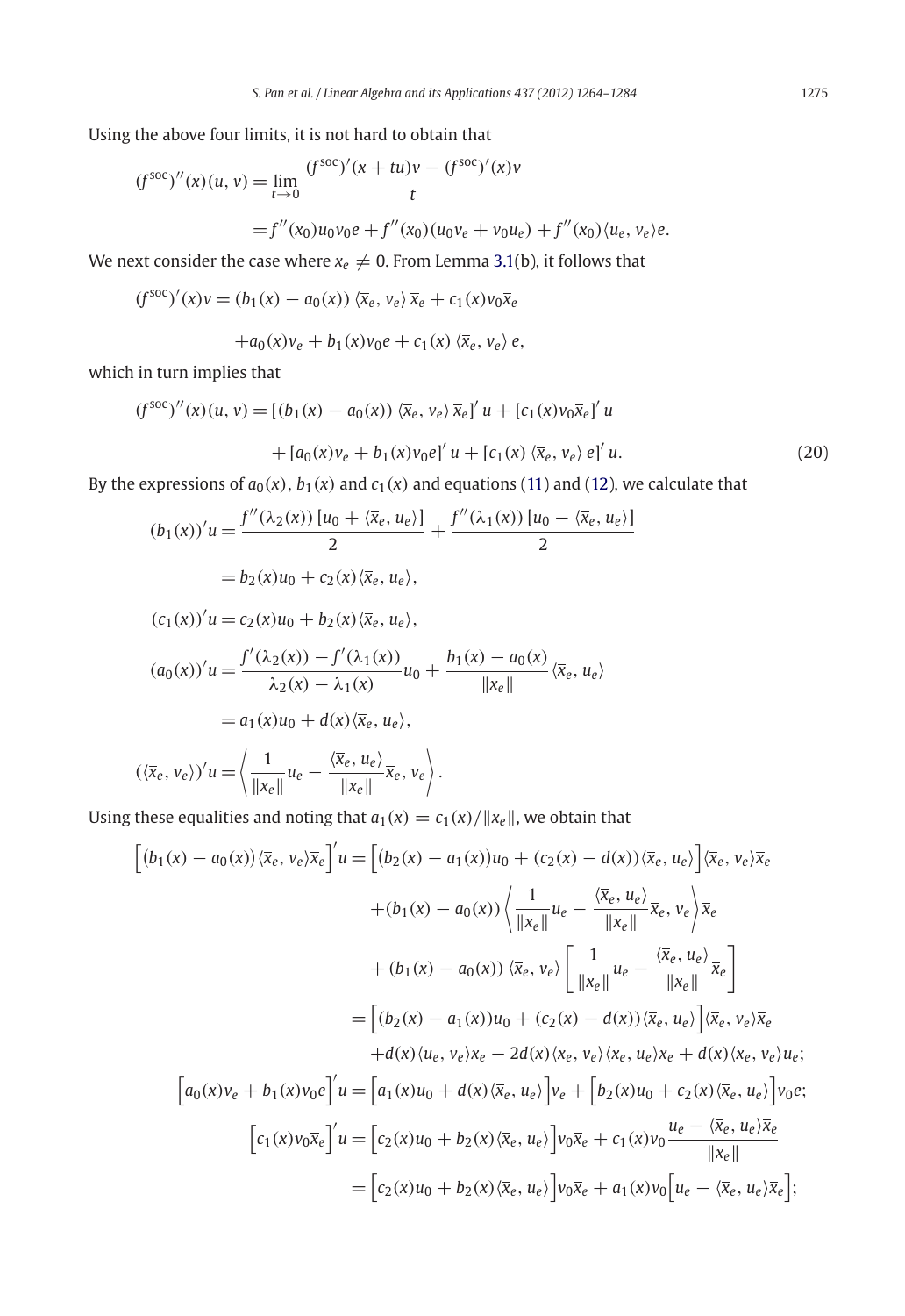and

$$
\[c_1(x)\langle \overline{x}_e, v_e\rangle e\]'u = \[c_2(x)u_0 + b_2(x)\langle \overline{x}_e, u_e\rangle\] \langle \overline{x}_e, v_e\rangle e + c_1(x)\langle \frac{u_e - \langle \overline{x}_e, u_e\rangle \overline{x}_e}{\|x_e\|}, v_e\rangle e
$$

$$
= c_2(x)u_0 \langle \overline{x}_e, v_e\rangle e + (b_2(x) - a_1(x)) \langle \overline{x}_e, u_e\rangle \langle \overline{x}_e, v_e\rangle e + a_1(x)\langle u_e, v_e\rangle e.
$$

Adding the equalities above and using Eq. [\(20\)](#page-10-0) yields the formula in [\(19\)](#page-10-0). (b) By the formula in part (a), a simple computation yields the desired result.  $\Box$ 

<span id="page-12-0"></span>**Proposition 4.2.** *Assume that*  $f \in C^2(I)$  *with I* open. Then, the following results hold.

- *(a) f is SOC-convex if and only if for any*  $x \in S$  *and*  $h \in H$ *,*  $(f^{\text{soc}})'(x)(h, h) \in K$ .
- *(b) f* is SOC-convex if and only if *f* is convex and for any  $\tau_1, \tau_2 \in J$ ,

$$
\frac{f''(\tau_2) f(\tau_2) - f(\tau_1) - f'(\tau_1)(\tau_2 - \tau_1)}{2} \ge \left[ \frac{f(\tau_1) - f(\tau_2) - f'(\tau_2)(\tau_1 - \tau_2)}{(\tau_2 - \tau_1)^2} \right]^2.
$$
 (21)

*(c) f* is SOC-convex if and only if *f* is convex and for any  $\tau_1$ ,  $\tau_2 \in$  *J*,

$$
\frac{1}{4}f''(\tau_1)f''(\tau_2) \ge \frac{f(\tau_2) - f(\tau_1) - f'(\tau_1)(\tau_2 - \tau_1)}{(\tau_2 - \tau_1)^2} \cdot \frac{f(\tau_1) - f(\tau_2) - f'(\tau_2)(\tau_1 - \tau_2)}{(\tau_2 - \tau_1)^2}.
$$
 (22)

*(d) f* is SOC-convex if and only if for any  $\tau_1$ ,  $\tau_2 \in J$  and  $s = \tau_1$ ,  $\tau_2$ ,

$$
\begin{bmatrix} f^{[2]}(\tau_2,s,\tau_2) \ f^{[2]}(\tau_2,s,\tau_1) \\ f^{[2]}(\tau_1,s,\tau_2) \ f^{[2]}(\tau_1,s,\tau_1) \end{bmatrix} \succeq 0.
$$

**Proof.** (a) Suppose that *f* is SOC-convex. Since  $f^{\text{soc}}$  is twice continuously differentiable by Lemma [4.1\(](#page-10-0)a), we have for any given  $x \in S$ ,  $h \in \mathbb{H}$  and sufficiently small  $t > 0$ ,

$$
f^{\text{soc}}(x+th) = f^{\text{soc}}(x) + t(f^{\text{soc}})'(x)h + \frac{1}{2}t^2(f^{\text{soc}})''(x)(h, h) + o(t^2).
$$

Applying Proposition [4.1\(](#page-9-2)a) yields that  $\frac{1}{2}(f^{\text{soc}})''(x)(h, h) + o(t^2)/t^2 \geq_K 0$ . Taking the limit  $t \downarrow 0$ , we obtain  $(f^{SOC})''(x)(h, h) \in K$ . Conversely, fix any  $z \in K$  and  $x, y \in S$ . Applying the mean-value theorem for the twice continuously differentiable  $\langle f^{\text{soc}}(\cdot), z \rangle$  at *x*, we have

$$
\langle f^{\text{soc}}(y), z \rangle = \langle f^{\text{soc}}(x), z \rangle + \langle (f^{\text{soc}})'(x)(y - x), z \rangle
$$

$$
+ \frac{1}{2} \langle (f^{\text{soc}})''(x + t_1(y - x))(y - x, y - x), z \rangle
$$

for some  $t_1 \in (0, 1)$ . Since  $x + t_1(y - x) \in S$ , the given assumption implies that

$$
\langle f^{\text{soc}}(y) - f^{\text{soc}}(x) - (f^{\text{soc}})'(x)(y - x), z \rangle \ge 0.
$$

This, by the arbitrariness of *z* in *K*, implies that  $f^{soc}(y) - f^{soc}(x) - (f^{soc})'(x)(y - x) \geq_K 0$ . From Proposition [4.1\(](#page-9-2)a), it then follows that *f* is SOC-convex.

(b) By part (a), it suffices to prove that  $(f^{soc})''(x)(h, h) ∈ K$  for any  $x ∈ S$  and  $h ∈ \mathbb{H}$  if and only if *f* is convex and [\(21\)](#page-12-0) holds. Fix any  $x = x_e + x_0e \in S$ . By the continuity of  $(f^{soc})''(x)$ , we may assume that  $x_e \neq 0$ . From Lemma [4.1\(](#page-10-0)a), for any  $h = h_e + h_0 e \in \mathbb{H}$ ,

$$
(f^{\text{soc}})''(x)(h, h) = \left[ (c_2(x) - 3d(x))\langle \bar{x}_e, h_e \rangle^2 + 2(b_2(x) - a_1(x))h_0 \langle \bar{x}_e, h_e \rangle \right] \bar{x}_e + \left[ c_2(x)h_0^2 + d(x)\|h_e\|^2 \right] \bar{x}_e + \left[ 2a_1(x)h_0 + 2d(x)\langle \bar{x}_e, h_e \rangle \right] h_e
$$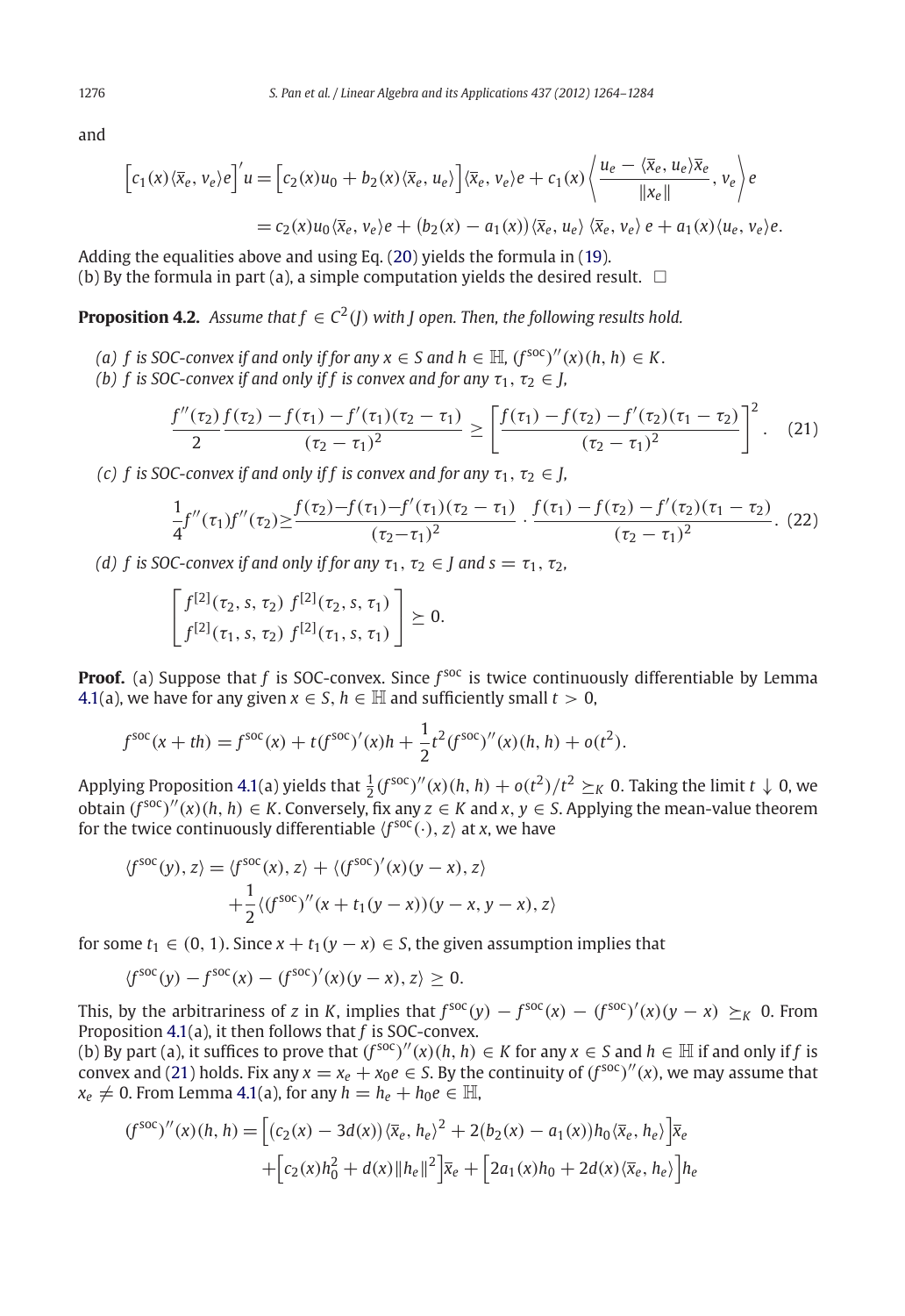*S. Pan et al. / Linear Algebra and its Applications 437 (2012) 1264–1284* 1277

+
$$
[2c_2(x)h_0 \langle \bar{x}_e, h_e \rangle + b_2(x)h_0^2 + a_1(x)||h_e||^2]e
$$
  
+
$$
(b_2(x) - a_1(x))\langle \bar{x}_e, h_e \rangle^2 e.
$$

Therefore,  $(f^{soc})''(x)(h, h) \in K$  if and only if the following two inequalities hold:

$$
b_2(x)\left(h_0^2 + \langle \bar{x}_e, h_e \rangle^2\right) + 2c_2(x)h_0\langle \bar{x}_e, h_e \rangle + a_1(x)\left(\|h_e\|^2 - \langle \bar{x}_e, h_e \rangle^2\right) \ge 0
$$
\n(23)

and

$$
\[b_2(x) \left(h_0^2 + \langle \overline{x}_e, h_e \rangle^2\right) + 2c_2(x)h_0 \langle \overline{x}_e, h_e \rangle + a_1(x) \left(\|h_e\|^2 - \langle \overline{x}_e, h_e \rangle^2\right)\]^{2}
$$
\n
$$
\geq \left\| \left(c_2(x)h_0^2 + d(x)\|h_e\|^2\right) \overline{x}_e + 2 \left(b_2(x) - a_1(x)\right)h_0 \langle \overline{x}_e, h_e \rangle \overline{x}_e \right\| + (c_2(x) - 3d(x)) \langle \overline{x}_e, h_e \rangle^{2} \overline{x}_e + 2 \left(a_1(x)h_0 + d(x) \langle \overline{x}_e, h_e \rangle\right)h_e \right\|^{2}.
$$
\n(24)

Observe that the left-hand side of [\(23\)](#page-12-0) can be rewritten as

$$
\frac{f''(\lambda_2(x))(h_0+\langle \bar{x}_e, h_e \rangle)^2}{2} + \frac{f''(\lambda_1(x))(h_0-\langle \bar{x}_e, h_e \rangle)^2}{2} + a_1(x)(\|h_e\|^2 - \langle \bar{x}_e, h_e \rangle^2).
$$

From Lemma [2.2,](#page-3-1) it then follows that [\(23\)](#page-12-0) holds for all  $h = h_e + h_0e \in \mathbb{H}$  if and only if

$$
f''(\lambda_1(x)) \ge 0, \ f''(\lambda_2(x)) \ge 0 \text{ and } a_1(x) \ge 0. \tag{25}
$$

In addition, by the definition of  $b_2(x)$ ,  $c_2(x)$  and  $a_1(x)$ , the left-hand side of [\(24\)](#page-12-0) equals

$$
\[f''(\lambda_2(x))\mu_2(h)^2 + f''(\lambda_1(x))\mu_1(h)^2 + a_1(x)\mu(h)^2\]^{2},\tag{26}
$$

where  $\mu_1(h)$ ,  $\mu_2(h)$  and  $\mu(h)$  are defined as in Lemma [2.3](#page-3-2) with  $u_e$  replaced by  $\bar{x}_e$ . In the following, we use  $\mu_1, \mu_2$  and  $\mu$  to represent  $\mu_1(h), \mu_2(h)$  and  $\mu(h)$  respectively. Note that the sum of the first three terms in  $\|\cdot\|^2$  on the right-hand side of [\(24\)](#page-12-0) equals

$$
\frac{1}{2} (c_2(x) + b_2(x) - a_1(x)) (h_0 + \langle \overline{x}_e, h_e \rangle)^2 \overline{x}_e \n+ \frac{1}{2} (c_2(x) - b_2(x) + a_1(x)) (h_0 - \langle \overline{x}_e, h_e \rangle)^2 \overline{x}_e \n+ d(x) (||h_e||^2 - \langle \overline{x}_e, h_e \rangle^2) \overline{x}_e - 2d(x) \langle \overline{x}_e, h_e \rangle^2 \overline{x}_e \n= f''(\lambda_2(x)) \mu_2^2 \overline{x}_e - f''(\lambda_1(x)) \mu_1^2 \overline{x}_e - (a_1(x) + d(x)) \mu_2^2 \overline{x}_e \n+ (a_1(x) - d(x)) \mu_1^2 \overline{x}_e + 2d(x) \mu_2 \mu_1 \overline{x}_e + d(x) \mu_2^2 \overline{x}_e
$$

$$
=:E(x,h)\overline{x}_e,
$$

where  $(\mu_2 - \mu_1)^2 = 2\langle \bar{x}_e, h_e \rangle^2$  is used for the equality, while the last term is

$$
(a_1(x) - d(x)) (h_0 - \langle \bar{x}_e, h_e \rangle) h_e + (a_1(x) + d(x)) (h_0 + \langle \bar{x}_e, h_e \rangle) h_e
$$
  
=  $\sqrt{2} (a_1(x) - d(x)) \mu_1 h_e + \sqrt{2} (a_1(x) + d(x)) \mu_2 h_e.$ 

Thus, we calculate that the right-hand side of [\(24\)](#page-12-0) equals

$$
E(x, h)^{2} + 2\Big[(a_{1}(x) - d(x))\mu_{1} + (a_{1}(x) + d(x))\mu_{2}\Big]^{2}||h_{e}||^{2}
$$
  
+2\sqrt{2}E(x, h)[a\_{1}(x) - d(x)]\mu\_{1}\langle\overline{x}\_{e}, h\_{e}\rangle + 2\sqrt{2}E(x, h)[a\_{1}(x) + d(x)]\mu\_{2}\langle\overline{x}\_{e}, h\_{e}\rangle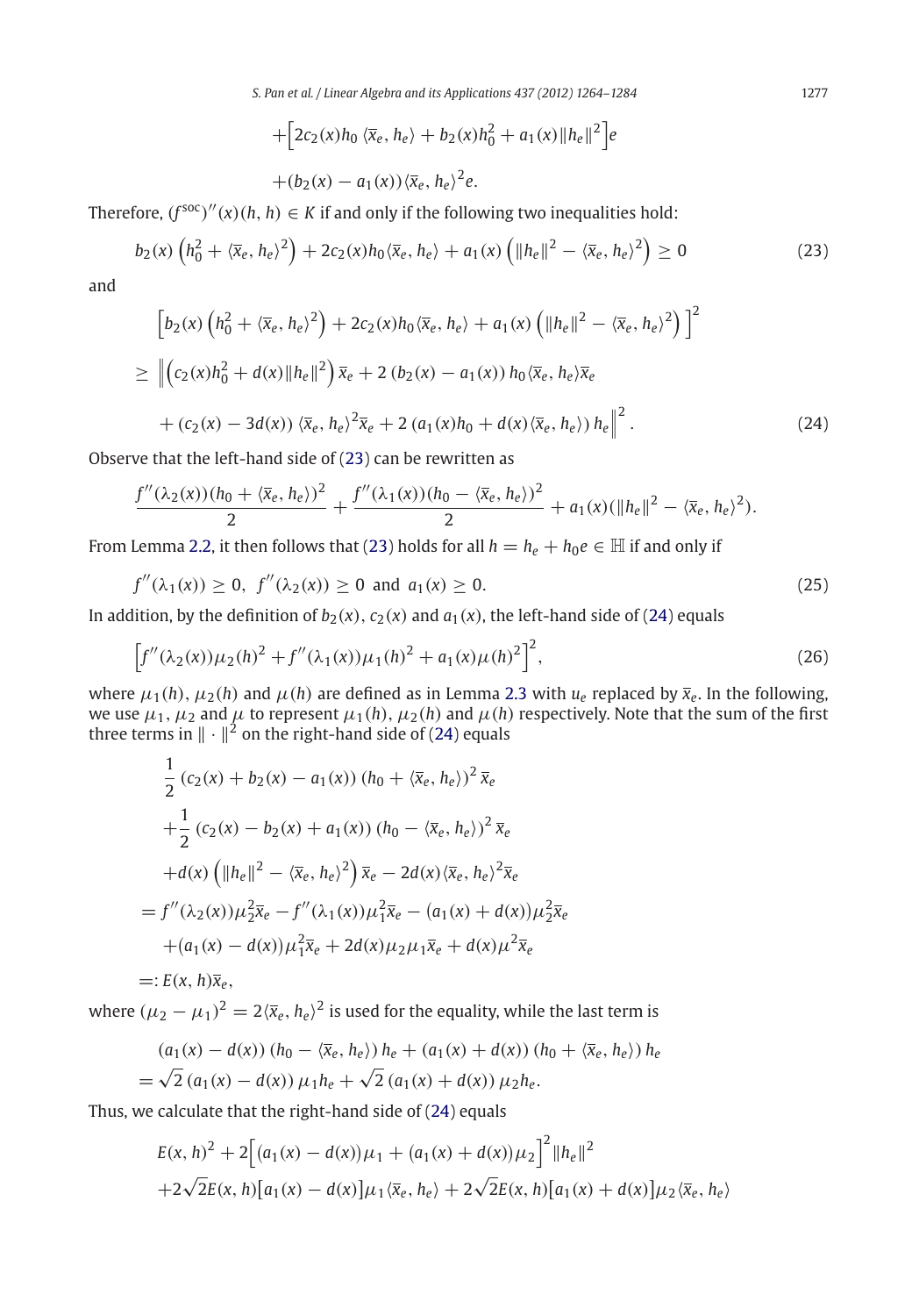1278 *S. Pan et al. / Linear Algebra and its Applications 437 (2012) 1264–1284*

$$
= E(x, h)^{2} + 2\Big[(a_{1}(x) - d(x))\mu_{1} + (a_{1}(x) + d(x))\mu_{2}\Big]^{2}\Big[\mu^{2} + \frac{(\mu_{2} - \mu_{1})^{2}}{2}\Big] + 2E(x, h)(\mu_{2} - \mu_{1})\Big[(a_{1}(x) - d(x))\mu_{1} + (a_{1}(x) + d(x))\mu_{2}\Big] = \Big[E(x, h) + (\mu_{2} - \mu_{1})\left[(a_{1}(x) - d(x))\mu_{1} + (a_{1}(x) + d(x))\mu_{2}\right]^{2} + 2\Big[(a_{1}(x) - d(x))\mu_{1} + (a_{1}(x) + d(x))\mu_{2}\Big]^{2}\mu^{2},
$$
\n(27)

where the expressions of  $\mu_1$ ,  $\mu_2$  and  $\mu$  are used for the first equality. Now substituting the expression of  $E(x, h)$  into [\(27\)](#page-12-0) yields that the right-hand side of (27) equals

$$
\[f''(\lambda_2(x))\mu_2^2 - f''(\lambda_1(x))\mu_1^2 + d(x)\mu^2\]^2 + 2\Big[(a_1(x) - d(x))\mu_1 + (a_1(x) + d(x))\mu_2\Big]^2\mu^2.
$$

Together with Eq. [\(26\)](#page-12-0), it follows that [\(24\)](#page-12-0) is equivalent to

$$
4f''(\lambda_1(x))f''(\lambda_2(x))\mu_1^2\mu_2^2 + 2(a_1(x) - d(x))f''(\lambda_2(x))\mu_2^2\mu_2^2
$$
  
+2(a<sub>1</sub>(x) + d(x))f''(\lambda\_1(x))\mu\_1^2\mu\_2^2 + (a\_1(x)^2 - d(x)^2)\mu\_1^4  
-2[(a<sub>1</sub>(x) - d(x))\mu\_1 + (a<sub>1</sub>(x) + d(x))\mu\_2]^2\mu\_2^2 \ge 0.

By Lemma [2.3,](#page-3-2) this inequality holds for any  $h = h_e + h_0e \in \mathbb{H}$  if and only if

$$
a_1(x)^2 - d(x)^2 \ge 0, \ f''(\lambda_2(x))(a_1(x) - d(x)) \ge (a_1(x) + d(x))^2,
$$
  

$$
f''(\lambda_1(x))(a_1(x) + d(x)) \ge (a_1(x) - d(x))^2,
$$

which, by the expression of  $a_1(x)$  and  $d(x)$ , are respectively equivalent to

$$
\frac{f(\lambda_2) - f(\lambda_1) - f'(\lambda_1)(\lambda_2 - \lambda_1)}{(\lambda_2 - \lambda_1)^2} \cdot \frac{f(\lambda_1) - f(\lambda_2) - f'(\lambda_2)(\lambda_1 - \lambda_2)}{(\lambda_2 - \lambda_1)^2} \ge 0,
$$
\n
$$
\frac{f''(\lambda_2) f(\lambda_2) - f(\lambda_1) - f'(\lambda_1)(\lambda_2 - \lambda_1)}{(\lambda_2 - \lambda_1)^2} \ge \left[ \frac{f(\lambda_1) - f(\lambda_2) - f'(\lambda_2)(\lambda_1 - \lambda_2)}{(\lambda_2 - \lambda_1)^2} \right]^2, \quad (28)
$$
\n
$$
\frac{f''(\lambda_1) f(\lambda_1) - f(\lambda_2) - f'(\lambda_2)(\lambda_1 - \lambda_2)}{(\lambda_2 - \lambda_1)^2} \ge \left[ \frac{f(\lambda_2) - f(\lambda_1) - f'(\lambda_1)(\lambda_2 - \lambda_1)}{(\lambda_2 - \lambda_1)^2} \right]^2,
$$

where  $\lambda_1 = \lambda_1(x)$  and  $\lambda_2 = \lambda_2(x)$ . Summing up the discussions above, f is SOC-convex if and only if [\(25\)](#page-12-0) and [\(28\)](#page-12-0) hold. In view of the arbitrariness of *x*, we have that *f* is SOC-convex if and only if *f* is convex and [\(21\)](#page-12-0) holds.

(c) It suffices to prove that [\(21\)](#page-12-0) is equivalent to [\(22\)](#page-12-0). Clearly, [\(21\)](#page-12-0) implies [\(22\)](#page-12-0). We next prove that [\(22\)](#page-12-0) implies [\(21\)](#page-12-0). Fixing any  $\tau_2 \in J$ , we consider  $g(t) : J \to \mathbb{R}$  defined by

$$
g(t) = \frac{f''(\tau_2)}{2} \left[ f(\tau_2) - f(t) - f'(t)(\tau_2 - t) \right] - \frac{[f(t) - f(\tau_2) - f'(\tau_2)(t - \tau_2)]^2}{(t - \tau_2)^2}
$$

if  $t \neq \tau_2$ , and otherwise  $g(\tau_2) = 0$ . From the proof of [\[12](#page-20-16), Theorem 2.3], we know that [\(21\)](#page-12-0) implies that  $g(t)$  attains its global minimum at  $t = \tau_2$ . Consequently, [\(21\)](#page-12-0) follows. (d) The result is immediate by part (b) and the definition of  $f^{[2]}$  given in Section 2.  $\Box$ 

By Proposition [4.2\(](#page-12-0)b) and (c), using the same arguments as in [\[12](#page-20-16)] gives the following result.

<span id="page-14-0"></span>**Corollary 4.1.** *Let*  $f \in C^4(I)$  *with J* open. Then, the following results hold.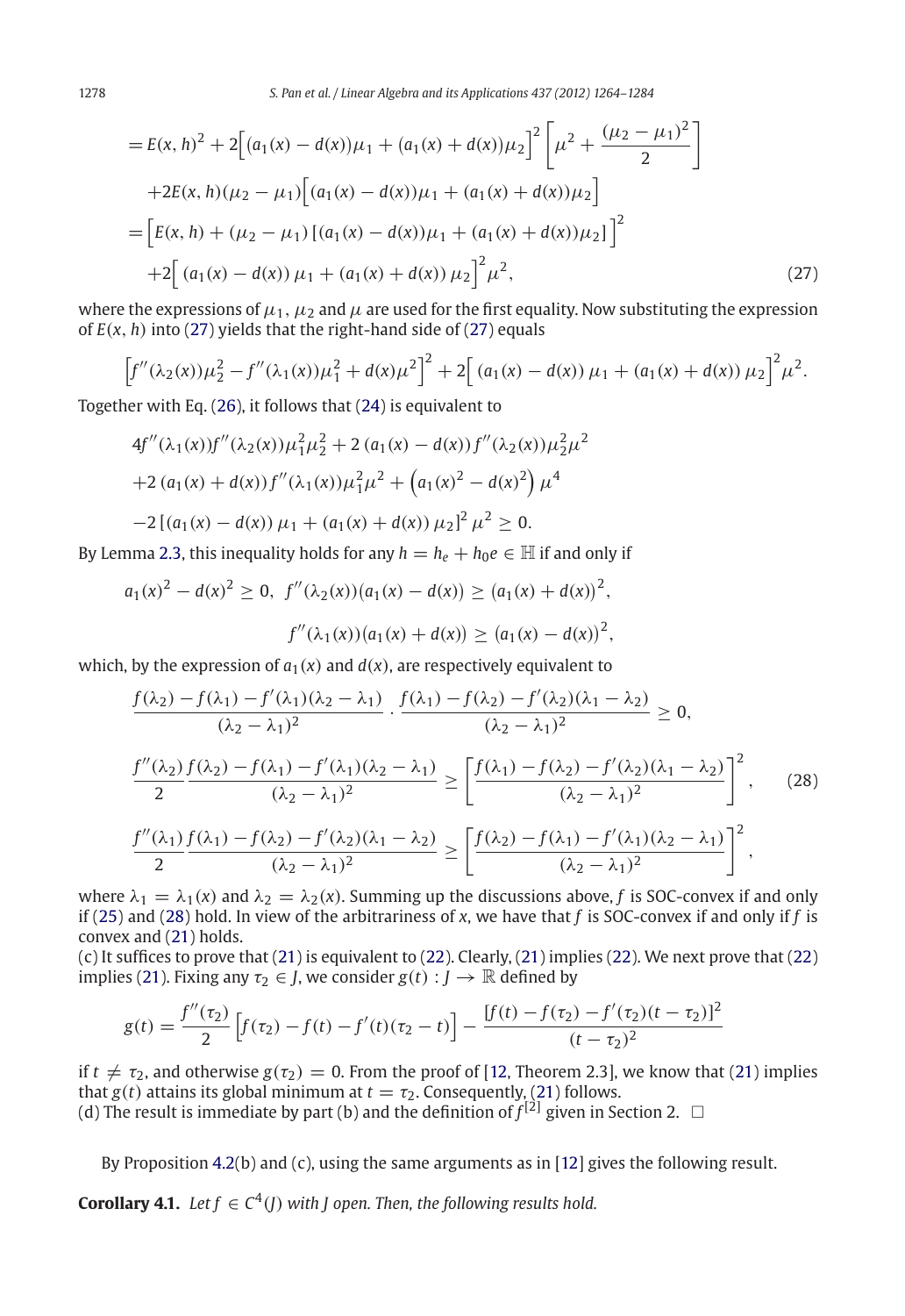*(a) f is SOC-convex if and only if for any*  $t \in I$ *.* 

$$
\left[\frac{f''(t)}{\frac{2}{6}} \frac{f^{(3)}(t)}{f^{(4)}(t)} \right] \ge 0
$$

*where*  $f^{(3)}$  *and*  $f^{(4)}$  *denote the third and the fourth derivatives of f, respectively.* 

*(b)* If  $f''(t) > 0$  *for every*  $t \in J$ , then f is SOC-convex if and only if there exists a positive concave function *c*(*t*) *on J* such that  $f''(t) = c(t)^{-3}$  for every  $t \in I$ .

Propositions [4.1](#page-9-2) and [4.2](#page-12-0) and Corollary [4.1](#page-14-0) provide the characterizations for continuously differentiable SOC-convex functions, which extend the corresponding results of [\[6](#page-20-2), Section 4]. When *f* is not continuously differentiable, the following proposition shows that one may check the SOC-convexity of *f* by checking that of its regularization *f*ε. Since the proof can be done easily by following that of Proposition [3.3,](#page-8-0) we omit the details.

<span id="page-15-1"></span>**Proposition 4.3.** Let  $f: I \to \mathbb{R}$  be a continuous function on the open interval *I*, and  $f<sub>e</sub>$  be its regularization *defined by [\(9\)](#page-3-2). Then, f is SOC-convex if and only if*  $f_s$  *is SOC-convex on*  $J_s$  *for every sufficiently small*  $\varepsilon > 0$ , *where*  $J_{\varepsilon} := (a + \varepsilon, b - \varepsilon)$  *for*  $J = (a, b)$ *.* 

By Corollary [4.1,](#page-14-0) [\[12](#page-20-16), Theorem 2.3] and Proposition [4.3,](#page-15-1) we have the following result.

<span id="page-15-2"></span>**Theorem 4.1.** *The set of continuous SOC-convex functions on the open interval J coincides with that of continuous matrix convex functions of order* 2 *on J.*

**Remark [4.1](#page-15-2).** Combining Theorem 4.1 with Kraus' theorem [\[15](#page-20-4)] shows that if  $f: J \to \mathbb{R}$  is a continuous SOC-convex function, then  $f \in C^2(I)$ .

<span id="page-15-0"></span>To close this section, we establish another sufficient and necessary characterization for twice continuously differentiable SOC-convex functions  $f$  by the differential operator  $(f^{\text{soc}})'$ .

**Proposition 4.4.** *Let*  $f \in C^2(I)$  *with I* open. Then *f* is SOC-convex if and only if

<span id="page-15-3"></span>
$$
x \succeq_K y \implies (f^{\text{soc}})'(x) - (f^{\text{soc}})'(y) \ge 0, \quad \forall x, y \in S. \tag{29}
$$

**Proof.** Suppose that *f* is SOC-convex. Fix any *x*,  $y \in S$  with  $x \succ_K y$ , and  $h \in \mathbb{H}$ . Since *f*<sup>soc</sup> is twice continuously differentiable by Lemma [4.1\(](#page-10-0)a), applying the mean-value theorem for the twice continuously differentiable  $\langle h, (f^{\text{soc}})'(\cdot)h \rangle$  at *y*, we have

$$
\langle h, \left[ (f^{\text{soc}})'(x) - (f^{\text{soc}})'(y) \right] h \rangle = \langle h, (f^{\text{soc}})''(y + t_1(x - y))(x - y, h) \rangle
$$
  
= 
$$
\langle x - y, (f^{\text{soc}})''(y + t_1(x - y))(h, h) \rangle
$$
 (30)

for some  $t_1 \in (0, 1)$ , where Lemma [4.1\(](#page-10-0)b) is used for the second equality. Noting that  $y + t_1(x - y) \in S$ and *f* is SOC-convex, from Proposition [4.2\(](#page-12-0)a) we have

$$
(f^{\text{soc}})''(y + t_1(x - y))(h, h) \in K.
$$

This, together with  $x - y \in K$ , yields that  $\langle x - y, (f^{\text{soc}})'(x + t_1(x - y))(h, h) \rangle \ge 0$ . Then, from [\(30\)](#page-15-3) and the arbitrariness of *h*, we have  $(f^{soc})'(x) - (f^{soc})'(y) \ge 0$ .

Conversely, assume that the implication in [\(29\)](#page-15-3) holds for any  $x, y \in S$ . For any fixed  $u \in K$ , clearly,  $x + tu \succeq_K x$  for all  $t > 0$ . Consequently, for any  $h \in \mathbb{H}$ , we have

$$
\langle h, \left[ (f^{\text{soc}})'(x+tu) - (f^{\text{soc}})'(x) \right] h \rangle \geq 0.
$$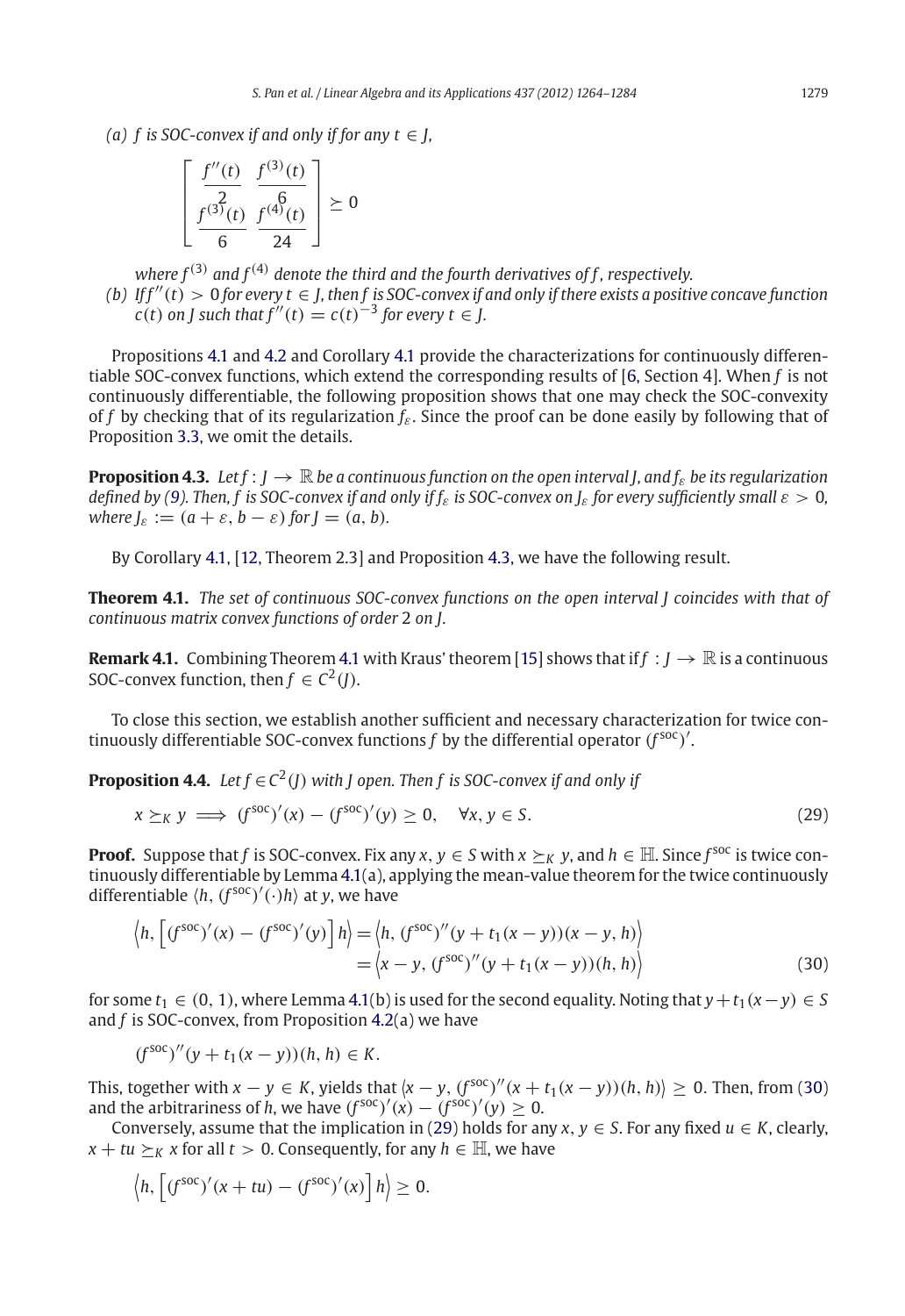Note that (*<sup>f</sup>* soc) (*x*) is continuously differentiable. The last inequality implies that

$$
0 \leq \langle h, (f^{\text{soc}})''(x)(u, h) \rangle = \langle u, (f^{\text{soc}})''(x)(h, h) \rangle.
$$

By the self-duality of *K* and the arbitrariness of *u* in *K*, this means that  $(f^{soc})''(x)(h, h) \in K$ . Together with Proposition [4.2\(](#page-12-0)a), it follows that  $f$  is SOC-convex.  $\Box$ 

## **5. Examples and applications**

<span id="page-16-0"></span>This section gives some examples of SOC-monotone functions and SOC-convex functions, and then discusses their applications in establishing certain important inequalities. First, by Proposition [3.2,](#page-7-0) one may easily verify that the following functions are SOC-monotone.

**Example 5.1.** (i)  $f(t) = t^r$  on  $[0, +\infty)$  is SOC-monotone if and only if  $0 \le r \le 1$ . (ii)  $f(t) = -t^{-r}$  on  $(0, +\infty)$  is SOC-monotone if and only if  $0 \le r \le 1$ . (iii)  $f(t) = \ln(t)$  on  $(0, +\infty)$  is SOC-monotone. (iv)  $f(t) = -\cot(t)$  on  $(0, \pi)$  is SOC-monotone. (v)  $f(t) = \frac{t}{c+t}$  on  $(-\infty, c)$  and  $(c, +\infty)$  are SOC-monotone, where  $c \ge 0$  is a constant. (vi)  $f(t) = \frac{t}{c-t}$  on  $(-\infty, c)$  and  $(c, +\infty)$  are SOC-monotone, where  $c \ge 0$  is a constant.

By Corollary [4.1,](#page-14-0) it is easy to verify that the following functions are SOC-convex.

- <span id="page-16-2"></span>**Example 5.2.** (i) The function  $f(t) = t^r$  with  $r \ge 0$  is SOC-convex on  $[0, +\infty)$  if and only if *r* ∈ [1, 2]; and the function  $f(t) = t^{-r}$  with  $r > 0$  is SOC-convex on  $(0, +\infty)$  if and only if  $r \in [0, 1]$ . Particularly,  $f(t) = t^2$  is SOC-convex on R.
	- (ii) The function  $f(t) = t^r$  with  $r \ge 0$  is SOC-concave if and only if  $r \in [0, 1]$ .
	- (iii) The entropy function  $f(t) = t \ln t$  ( $t > 0$ ) is SOC-convex.
	- (iv) The logarithmic function  $f(t) = -\ln t$  ( $t > 0$ ) is SOC-convex.
	- (v)  $f(t) = t/(t \sigma)$  with  $\sigma \ge 0$  on  $(\sigma, +\infty)$  is SOC-convex.
	- (vi)  $f(t) = -t/(t + \sigma)$  with  $\sigma \ge 0$  on  $(-\sigma, +\infty)$  is SOC-convex.
- (vii)  $f(t) = t^2/(1-t)$  on  $(-1, 1)$  is SOC-convex.

Next we illustrate the applications of the SOC-monotonicity and SOC-convexity of certain functions in establishing some important inequalities. For example, by the SOC-monotonicity of−*t* <sup>−</sup>*<sup>r</sup>* and *t <sup>r</sup>* with  $r \in [0, 1]$ , one can get the order-reversing inequality and the Löwner–Heinz inequality, and by the SOC-monotonicity and SOC-concavity of−*t* <sup>−</sup>1, one may obtain the general harmonic-arithmetic mean inequality.

<span id="page-16-1"></span>**Proposition 5.1.** *For any x, y*  $\in \mathbb{H}$  *and*  $0 \le r \le 1$ *, the following inequalities hold:* 

(a) 
$$
y^{-r} \ge_K x^{-r}
$$
 if  $x \ge_K y >_K 0$ ;  
\n(b)  $x^r \ge_K y^r$  if  $x \ge_K y \ge_K 0$ ;  
\n(c)  $\left[ \beta x^{-1} + (1 - \beta)y^{-1} \right]^{-1} \le_K \beta x + (1 - \beta)y$  for any  $x, y >_K 0$  and  $\beta \in (0, 1)$ .

From the second inequality of Proposition [5.1,](#page-16-1) we particularly have the following result which generalizes [\[10,](#page-20-21) Eq. (3.9)], and is often used when analyzing the properties of the generalized FB SOC complementarity function  $\phi_p(x, y) := (|x|^p + |y|^p)^{1/p} - (x + y)$ .

**Corollary 5.1.** *For any x, y*  $\in$  H, let  $z(x, y) := (|x|^p + |y|^p)^{1/p}$  for any  $p > 1$ . Then,

 $z(x, y) \succ_K |x| \succ_K x$  and  $z(x, y) \succ_K |y| \succ_K y$ .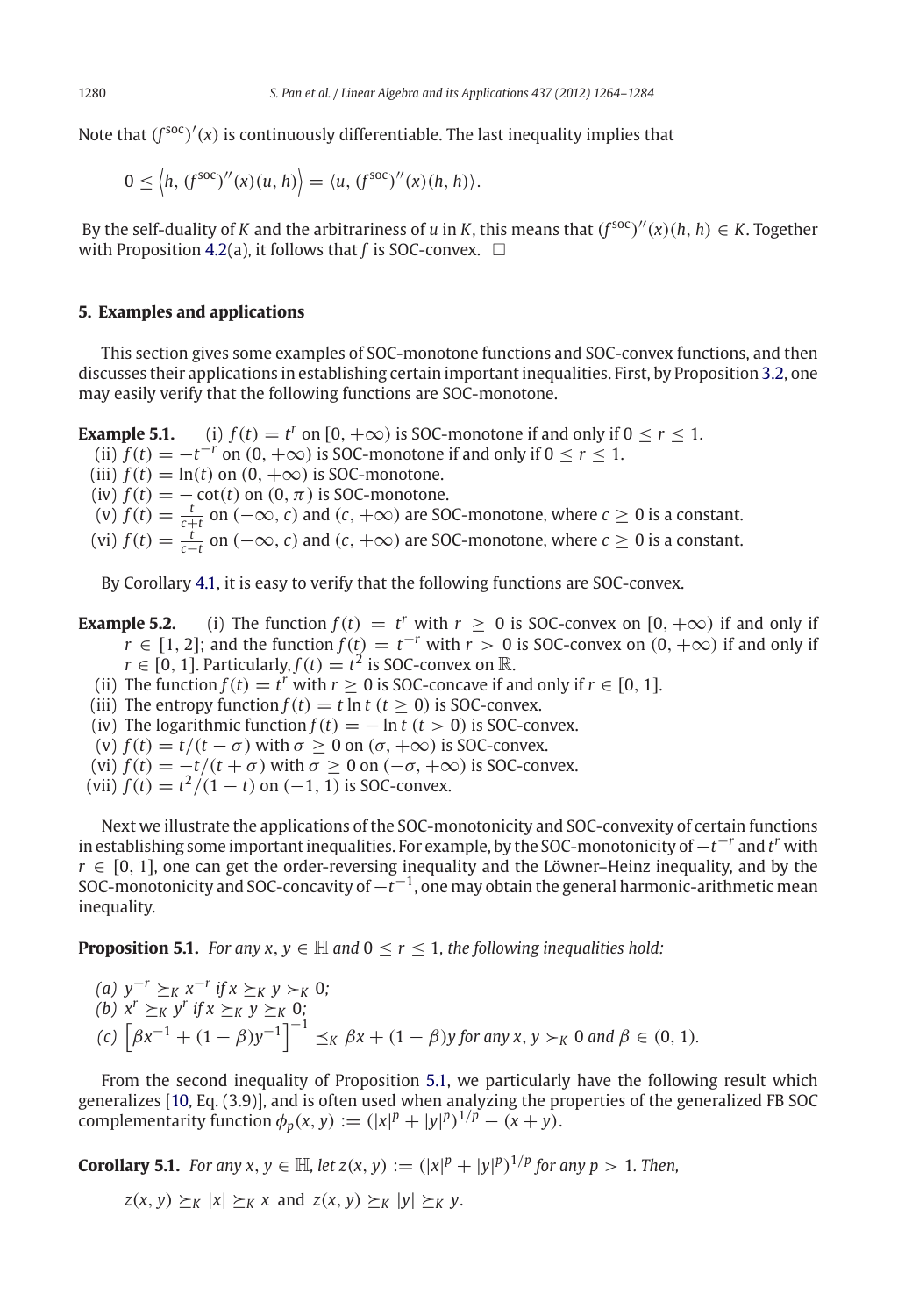The SOC-convexity can also be used to establish some matrix inequalities. From [\(10\)](#page-4-1) we see that, when  $\mathbb H$  reduces to the  $n$ -dimensional Euclidean space  $\mathbb R^n$ , the differential operator  $(f^{\rm soc})'(x)$  becomes the following  $n \times n$  symmetric matrix:

$$
\begin{bmatrix} b_1(x) & c_1(x)\overline{x}_e^T\\ c_1(x)\overline{x}_e & a_0(x)I + (b_1(x) - a_0(x))\overline{x}_e\overline{x}_e^T \end{bmatrix}
$$

where  $a_0(x)$ ,  $b_1(x)$  and  $c_1(x)$  are same as before, and *I* is an identity matrix. Thus, from Proposition [4.4,](#page-15-0) we have the following result which is hard to get by direct calculation.

**Proposition 5.2.** *If f*  $\in C^2(I)$  *is SOC-convex on the open interval I, then for any x, y*  $\in$  *S with x*  $\succ_K$  *y,* 

$$
\begin{bmatrix} b_1(x) & c_1(x)\overline{x}_{e}^{T} \\ c_1(x)\overline{x}_{e} & a_0(x)I + (b_1(x) - a_0(x))\overline{x}_{e}\overline{x}_{e}^{T} \end{bmatrix} \geq \begin{bmatrix} b_1(y) & c_1(y)\overline{x}_{e}^{T} \\ c_1(y)\overline{x}_{e} & a_0(y)I + (b_1(y) - a_0(y))\overline{x}_{e}\overline{x}_{e}^{T} \end{bmatrix}.
$$

*Particularly, when f* (*t*)  $=t^2$  (*t*  $\in \mathbb{R}$ )*, this conclusion reduces to the following implication* 

$$
x \succeq_K y \Longrightarrow \begin{bmatrix} x_0 & \bar{x}_e^T \\ \bar{x}_e & x_0 I \end{bmatrix} \geq \begin{bmatrix} y_0 & \bar{y}_e^T \\ \bar{y}_e & y_0 I \end{bmatrix}.
$$

In addition, with certain SOC-monotone and SOC-convex functions, one can easily establish some determinant inequalities.

**Proposition 5.3.** *For any x, y*  $\in$  *K and any real number p*  $> 1$ *, it holds that* 

$$
\sqrt[p]{\det(x+y)} \geq 2^{\frac{2}{p}-2}\left(\sqrt[p]{\det(x)} + \sqrt[p]{\det(y)}\right).
$$

**Proof.** Since  $f(t) = t^{1/p}$  is SOC-concave on  $[0, +\infty)$ , we have  $\left(\frac{x+y}{2}\right)^{1/p} \geq_K \frac{x^{1/p} + y^{1/p}}{2}$ , which, by the fact that  $det(x) > det(y)$  whenever  $x \succ_K y \succ_K 0$ , implies that

$$
2^{-\frac{2}{p}}\det\left(\sqrt[p]{x+y}\right)=\det\left(\sqrt[p]{\frac{x+y}{2}}\right)\geq \det\left(\frac{\sqrt[p]{x}+\sqrt[p]{y}}{2}\right)\geq \frac{\det(\sqrt[p]{x})+ \det(\sqrt[p]{y})}{4},
$$

where  $\det(x + y) > \det(x) + \det(y)$  for *x*,  $y \in K$  is used for the last inequality. In addition, by the where det( $x + y$ )  $\geq$  det( $x$ ) + det( $y$ ) for  $x, y \in K$  is used for the last inequality. In addition, by the definition of det( $x$ ), it is clear that det( $\sqrt[p]{x}$ ) =  $\sqrt[p]{\det(x)}$ . Thus, from the last equation, we obtain the desired inequality. The proof is complete.  $\;\;\Box$ 

# **6. Relations between SOC-monotone and SOC-convex**

<span id="page-17-0"></span>Comparing Example [5.1](#page-16-0) with Example [5.2,](#page-16-2) we observe that there are some relations between SOCmonotone and SOC-convex functions. For example,  $f(t) = t \ln t$  and  $f(t) = - \ln t$  are SOC-convex on  $(0, +\infty)$ , and its derivative functions are SOC-monotone on  $(0, +\infty)$ . This is similar to the case for matrix convex and matrix monotone functions. However, it is worthwhile to point out that they can not inherit all relations between matrix convex and matrix monotone functions, since the class of continuous SOC-monotone (SOC-convex) functions coincides with the class of continuous matrix monotone (matrix convex) functions of order 2 only, and there exist gaps between matrix monotone (matrix convex) functions of different orders (see [\[13](#page-20-15)[,20\]](#page-20-18)). Then, a question occurs to us: which relations for matrix convex and monotone functions still hold for SOC-convex and SOC-monotone functions.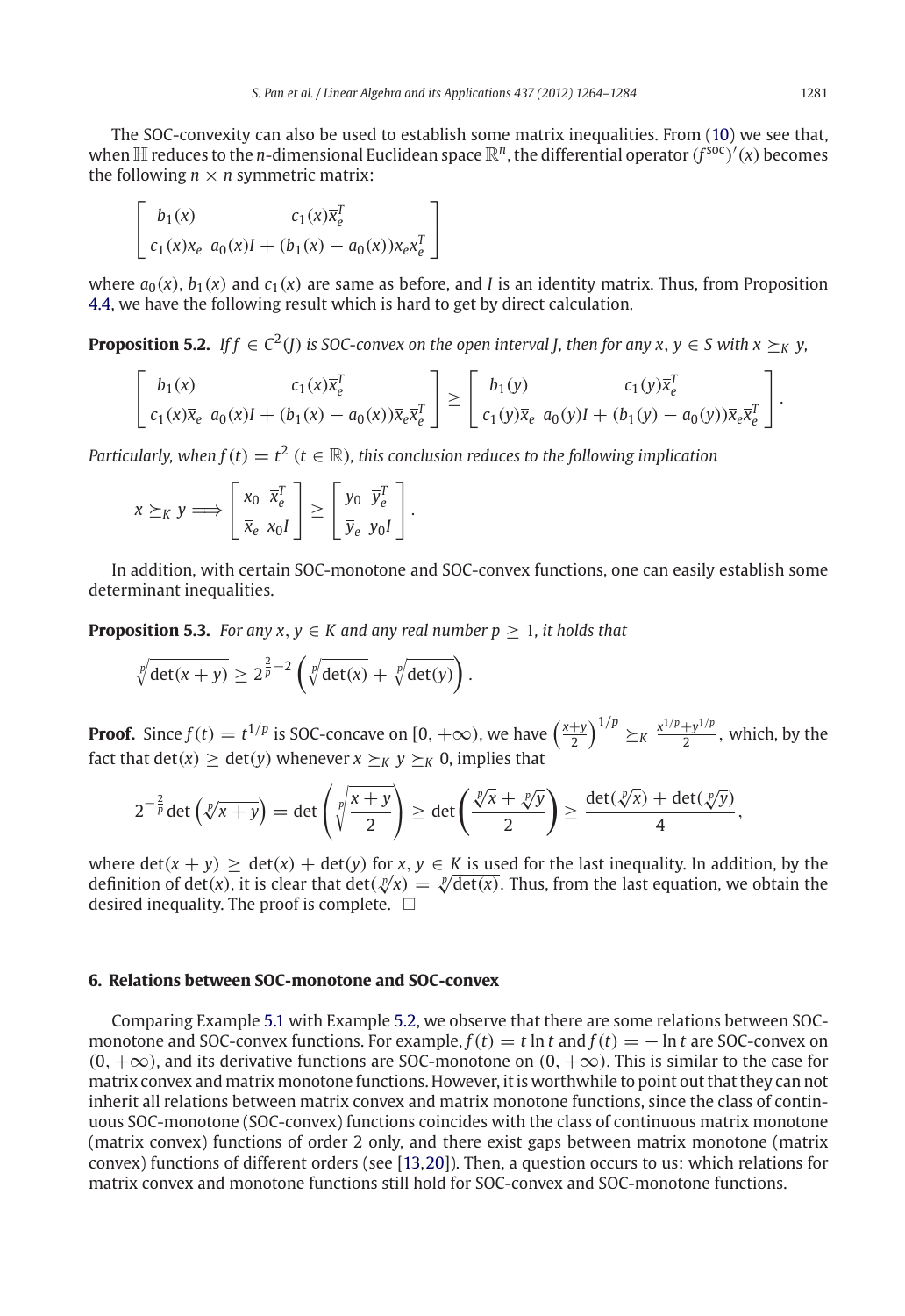**Lemma 6.1.** *Assume that*  $f : J \to \mathbb{R}$  *is three times differentiable on the open interval J. Then, f is a non-constant SOC-monotone function if and only if f is strictly positive and* (*<sup>f</sup>* )−1/<sup>2</sup> *is concave.*

**Proof.** " $\Leftarrow$ ". Clearly, f is a non-constant function. Also, by [\[12,](#page-20-16) Proposition 2.2], we have

$$
\frac{f(t_2) - f(t_1)}{t_2 - t_1} \le \sqrt{f'(t_2)f'(t_1)}, \quad \forall t_2, t_1 \in J.
$$
\n(31)

This, by the strict positivity of  $f'$  and Proposition [3.2,](#page-7-0) shows that  $f$  is SOC-monotone. " $\Rightarrow$ ". The result is direct by [\[8,](#page-20-13) Theorem III] and Theorem [3.1.](#page-9-1)  $\Box$ 

<span id="page-18-1"></span>Using Lemma[6.1,](#page-17-0)wemay verify that SOC-monotone and SOC-convex functions inherit the following relation of matrix monotone and matrix convex functions.

**Proposition 6.1.** *Iff* : *J*  $\rightarrow \mathbb{R}$  is a continuous SOC-monotone function, then the function  $g(t) = \int_a^t f(s) ds$ *with some a* ∈ *J is SOC-convex.*

**Proof.** It suffices to consider the case where *f* is a non-constant SOC-monotone function. Due to Proposition [3.3,](#page-8-0) we may assume  $f \in C^3(J)$ . By Lemma [6.1,](#page-17-0)  $f'(t) > 0$  for all  $t \in J$  and  $(f')^{-1/2}$  is concave. Since  $g \in C^4(\tilde{I})$  and  $g''(t) = f'(t) > 0$  for all  $t \in J$ , by Corollary [4.1](#page-14-0) in order to prove that *g* is SOC-convex, we only need to argue

$$
\frac{g''(t)g^{(4)}(t)}{48} \ge \frac{\left[g^{(3)}(t)\right]^2}{36} \iff \frac{f'(t)f^{(3)}(t)}{48} \ge \frac{\left[f''(t)\right]^2}{36}, \quad \forall t \in J.
$$
\n(32)

Since  $(f')^{-1/2}$  is concave, its second-order derivative is nonpositive. From this, we have

$$
\frac{1}{32}\left(f''(t)\right)^2 \le \frac{1}{48}f'(t)f^{(3)}(t) \quad \forall t \in J,
$$

which implies the inequality [\(32\)](#page-18-1). The proof is complete.  $\;\;\Box$ 

Similar to matrix monotone and matrix convex functions, the converse of Proposition [6.1](#page-18-1) does not hold. For example,  $f(t) = t^2/(1-t)$  on  $(-1, 1)$  is SOC-convex by Example [5.2\(](#page-16-2)vii), but its derivative  $g'(t) = \frac{1}{(1-t)^2} - 1$  is not SOC-monotone by Proposition [3.2.](#page-7-0) As a consequence of Proposition [6.1](#page-18-1) and Proposition [4.4,](#page-15-0) we have the following corollary.

**Corollary 6.1.** *Let*  $f \in C^2(I)$ *.* If  $f'$  is SOC-monotone, then f is SOC-convex. This is equivalent to saying that *for any x, y*  $\in$  *S with x*  $\succ_K$  *y*,

 $(f')^{soc}(x) \succeq_K (f')^{soc}(y) \implies (f^{soc})'(x) - (f^{soc})'(y) \ge 0.$ 

From [\[2,](#page-20-6) Theorem V. 2.5], we know that a continuous function f mapping  $[0, +\infty)$  into itself is matrix monotone if and only if it is matrix concave. However, for such *f* we can not prove that *f* is SOC-concave when it is SOC-monotone, but *f* is SOC-concave under a little stronger condition than SOC-monotonicity, i.e., the matrix monotonicity of order 4.

<span id="page-18-0"></span>**Proposition 6.2.** *Let f be a continuous function mapping*  $[0, +\infty)$  *into itself. Then,* 

- *(a) f is SOC-monotone whenever f is SOC-concave;*
- *(b) f is SOC-concave whenever f is matrix monotone of order* 4*.*

**Proof.** Using the same arguments as [\[5](#page-20-1), Proposition 4.1], we can prove part (a). By [\[18,](#page-20-22) Theorem 2.1], if *f* is continuous and matrix monotone of order 2*n*, then *f* is matrix concave of order *n*. This, together with Theorem [4.1,](#page-15-2) implies part (b).  $\Box$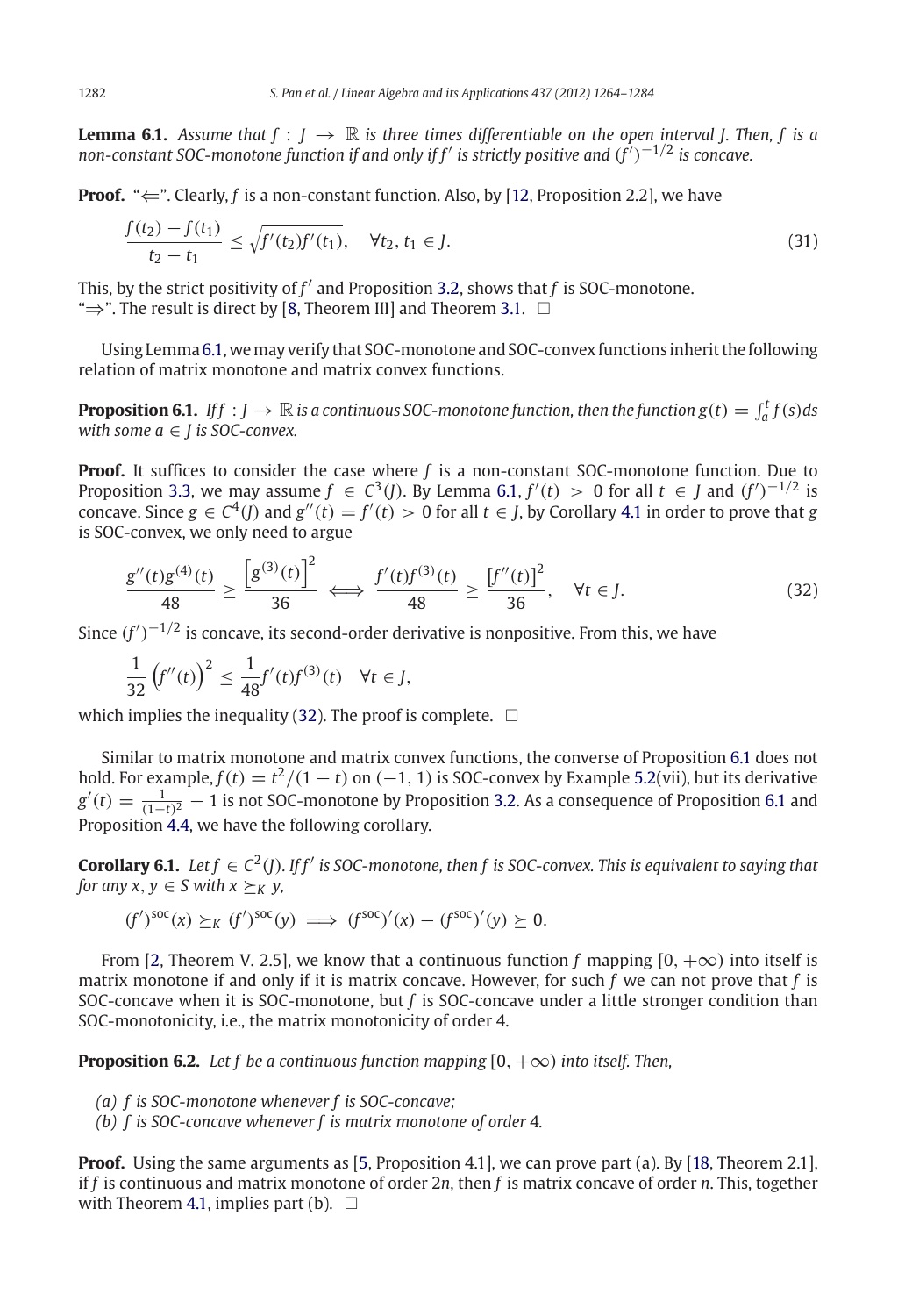Note that Proposition [6.2](#page-18-0) verifies Conjecture 4.2 of [\[5\]](#page-20-1) partially. From [\[2\]](#page-20-6), we know that the functions in Example [5.1\(](#page-16-0)i)–(iii) are all matrix monotone, and so they are SOC-concave by Proposition [6.2\(](#page-18-0)b). In addition, using Proposition [6.2\(](#page-18-0)b) and noting that  $-t^{-1}$  ( $t > 0$ ) is SOC-monotone and SOC-concave on  $(0, +\infty)$ , we readily have the following corollary.

**Corollary 6.2.** *Let f be a continuous function from* (0, +∞) *into itself. If f is matrix monotone of order* 4*, then the function g*(*t*)  $=$   $\frac{1}{f(t)}$  *is SOC-convex.* 

**Proposition 6.3.** *Let f be a continuous real function on the interval* [0, α)*. If f is SOC-convex, then the indefinite integral of*  $\frac{f(t)}{t}$  *is also SOC-convex.* 

**Proof.** The result follows directly by [\[21,](#page-20-17) Proposition 2.7] and Theorem [4.1.](#page-15-2)  $\Box$ 

For a continuous real function *f* on the interval  $[0, \alpha)$ , Theorem V. 2.9 of [\[2](#page-20-6)] states that the following two conditions are equivalent:

- (i)  $f$  is matrix convex and  $f(0) \leq 0$ ;
- (ii) The function  $g(t) = f(t)/t$  is matrix monotone on  $(0, \alpha)$ .

Now we cannot establish the equivalence between the two conditions for the SOC-monotone and SOCconvex functions though the given examples in Examples [5.1](#page-16-0) and [5.2](#page-16-2) imply that this seems to hold, and we will leave it as a future topic.

At the end of this section, let us take a look at Example  $5.1(i)-(iii)$  $5.1(i)-(iii)$  and  $(v)-(vi)$ . We find that these functions are continuous, nondecreasing and concave. Then, one naturally ask whether such functions are SOC-monotone or not. This is exactly Conjecture 4.1(a) of [\[5](#page-20-1)]. The following counterexample shows that Conjecture 4.1(a) of [\[5](#page-20-1)] does not hold generally.

**Example 6.1.** Consider  $f(t)$  =  $\int$  $\mathsf{I}$  $-t \ln t + t \ t \in (0, 1),$ 1 **t** ∈ [1, +∞). This function is continuously differen-

tiable, nondecreasing and concave on  $(0, +\infty)$ . However, letting  $t_1 = 0.1$  and  $t_2 = 3$ ,

$$
f'(t_1)f'(t_2) - \left(\frac{f(t_1) - f(t_2)}{t_1 - t_2}\right)^2 = -\left(\frac{-t_1 \ln t_1 + t_1 - 1}{t_1 - t_2}\right)^2 = -0.0533.
$$

By Proposition [3.2,](#page-7-0) we know that the function *f* is not SOC-monotone.

# **7. Conclusions**

We provided the necessary and sufficient characterizations for SOC-monotone and SOC-convex functions in the setting of a general Hilbert space, by which the set of continuous SOC-monotone (respectively, SOC-convex) functions is shown to coincide with that of continuous matrix monotone (respectively, matrix convex) functions of order 2. These results will be helpful to characterize the SCmonotone (i.e., symmetric cone monotone) and SC-convex functions, which are scalar valued functions that induce Löwner operators in Euclidean Jordan algebra to preserve the monotone order and convex order, respectively.

#### **Acknowledgements**

The authors would like to thank an anonymous referee for helpful and detailed suggestions on the revision of this paper. The first author would like to thank Department of Applied Mathematics, National Sun Yat-sen University for supporting her to visit there in July, 2009.